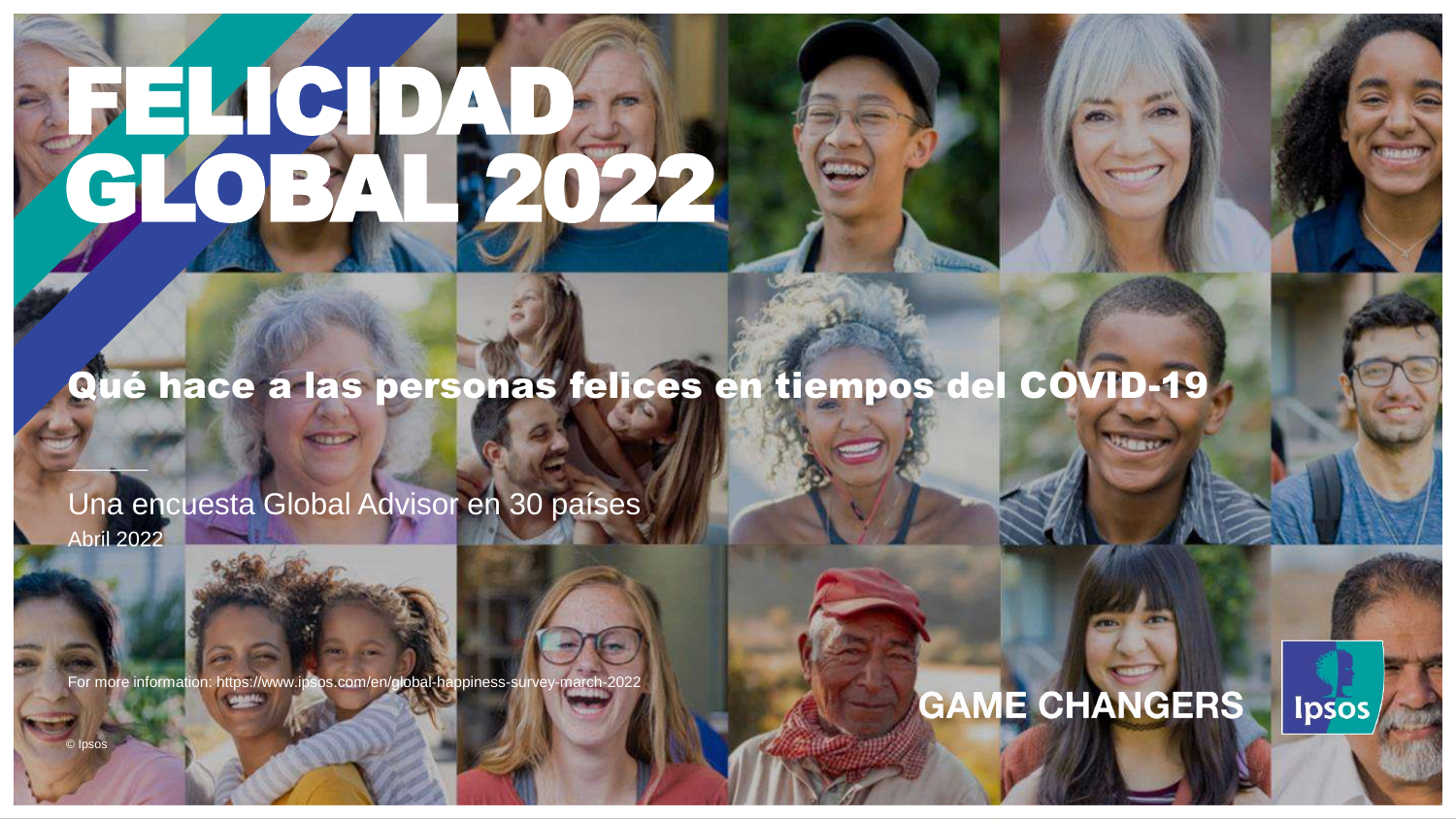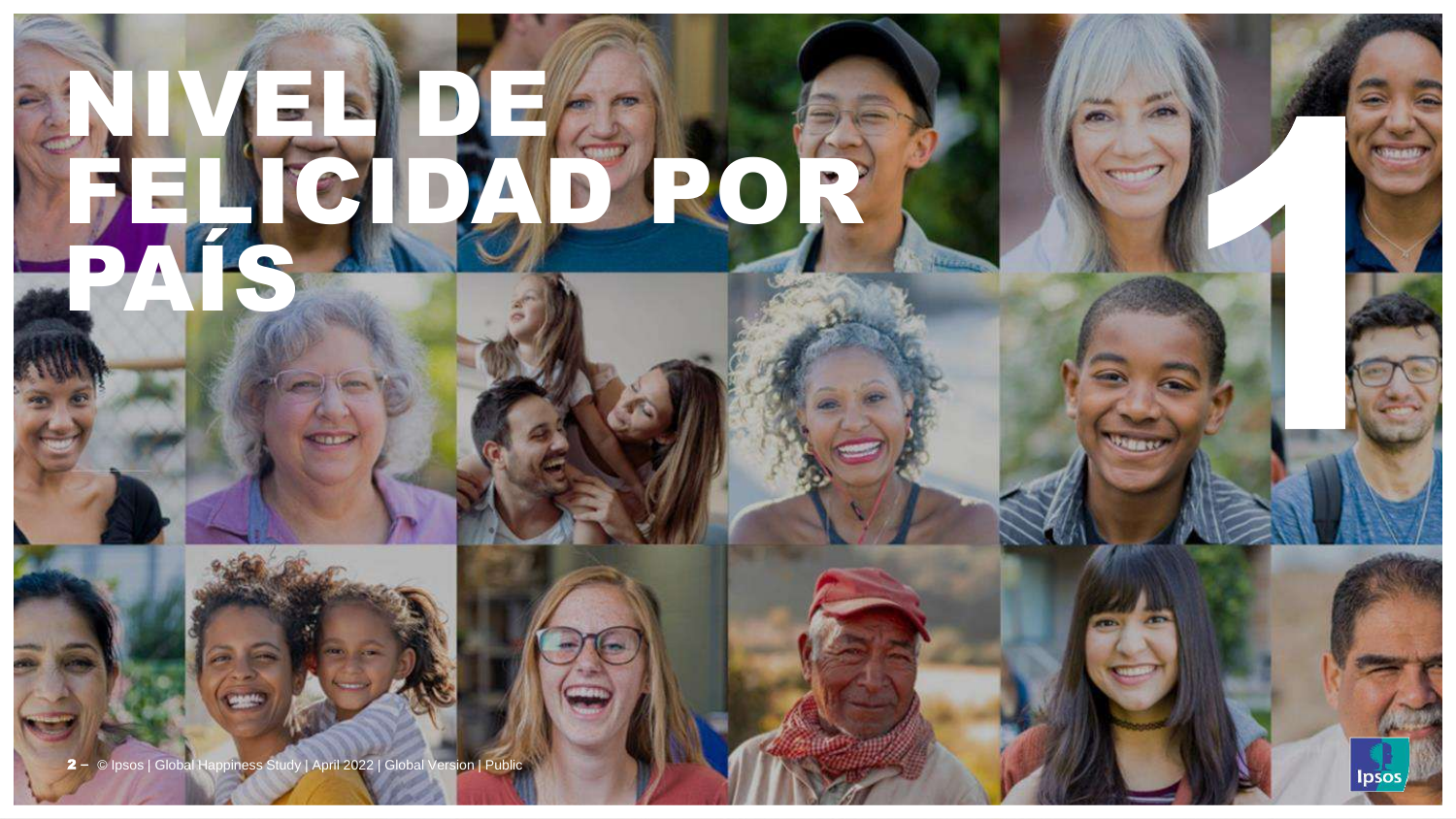#### NIVEL DE FELICIDAD POR PAÍS

**P. En general, ¿diría que usted está muy feliz, bastante feliz, no muy feliz o nada feliz?**

- **Entre los 30 países** encuestados, la felicidad es más frecuente en los Países Bajos y Australia, con un 86% y un 85%, respectivamente, que se describen como "muy" o "bastante" felices.
- **Les siguen China y Gran** Bretaña (ambas con un 83%), India (82%), Francia y Arabia Saudí (ambas con un 81%) y Canadá (80%).
- La felicidad es menos frecuente en Turquía (42%) y Argentina (48%).

*Online samples in Brazil, Chile, mainland China, Colombia, India, Malaysia, Mexico, Peru, Russia, Saudi Arabia, South Africa, and Turkey tend to be more urban, educated, and/or affluent than the general population.*

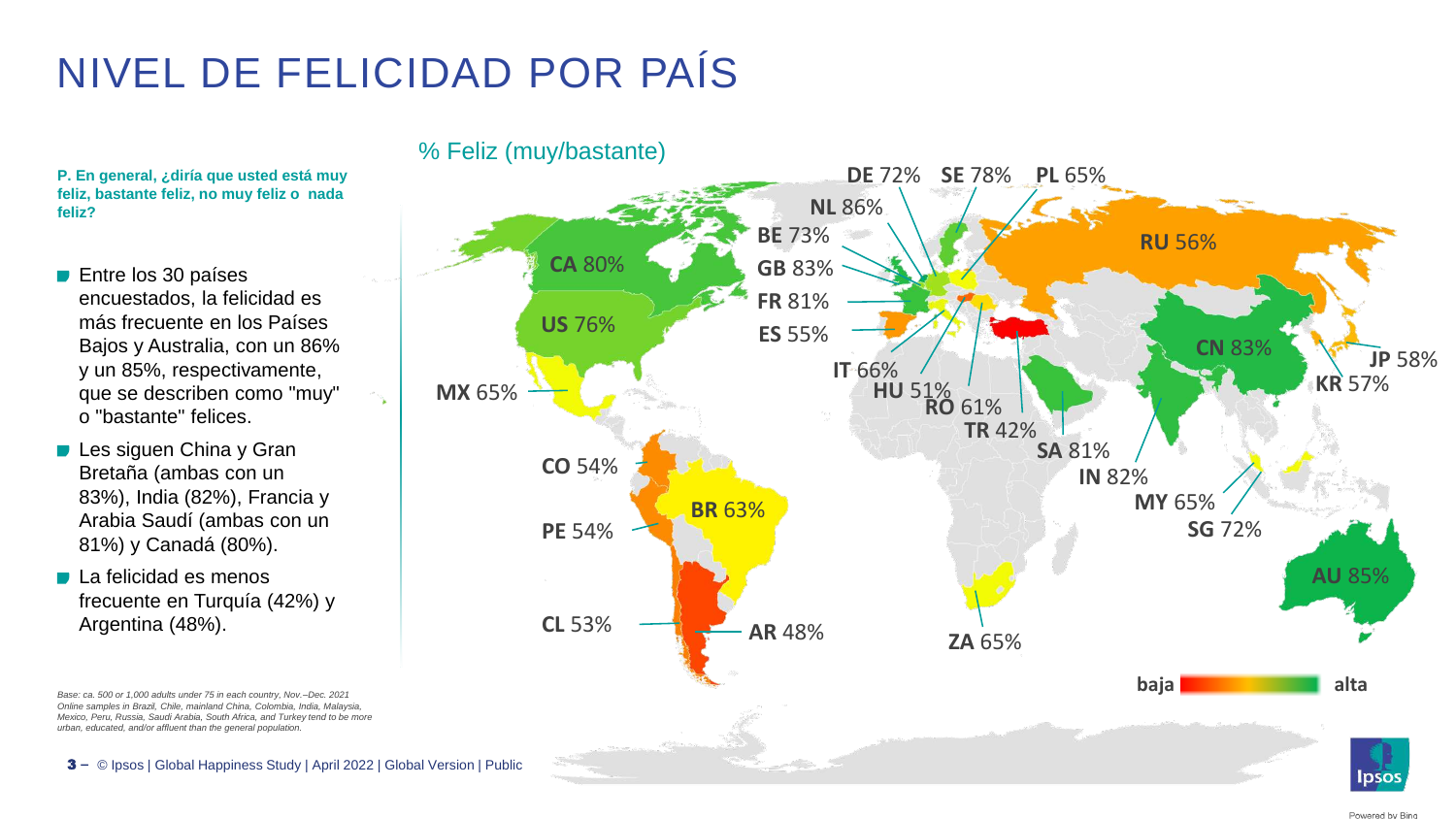#### NIVEL DE FELICIDAD POR PAÍS

**% Feliz** 

- $\blacksquare$  En el promedio de los 30 país de cada 3 adultos (67%) dicer felices: el 15% mucho y el 52% bastante.
- **Los países con la mayor** proporción de adultos que se consideran muy felices son Ind (39%), Australia (30%) y Arabi Saudí (29%).
- $\blacksquare$  Los países con mayor prevale de adultos que dicen no ser na felices son Turquía (18%), Argentina (14%) y Hungría (13

*Base: 20,504 online adults under age 75 across 30 countries, Nov.–Der.* The "Global Country Average" reflects the average result for all the count and markets where the survey was conducted. It has not been adjuste *population size of each country or market and is not intended to suggestion is a to the country or market and is not intended to suggestion*. *result.* 

*The samples in Brazil, Chile, China (mainland), Colombia, India, Malaysia, Mexico, Peru, Romania, Russia, Saudi Arabia, Singapore, South Africa Turkey are more urban, more educated, and/or more affluent than the population.* 

|                     |                               | (muy/bastante) |                                                                                                                       |                              |                                             |                           |     |          |                         |
|---------------------|-------------------------------|----------------|-----------------------------------------------------------------------------------------------------------------------|------------------------------|---------------------------------------------|---------------------------|-----|----------|-------------------------|
|                     | <b>Global Country Average</b> | 67%            | 15%                                                                                                                   | 52%                          |                                             | 27%                       |     | $6\%$    | 4                       |
|                     | Netherlands                   | 86%            | 22%                                                                                                                   |                              | 64%                                         |                           | 11% | $3% -1$  |                         |
| uy                  | Australia                     | 85%            | 30%                                                                                                                   |                              | 55%                                         |                           | 12% | $3\%$ 8  |                         |
| da                  | China                         | 83%            | 16%                                                                                                                   |                              | 67%                                         |                           | 14% | $3% -10$ |                         |
|                     | <b>Great Britain</b>          | 83%            | 25%                                                                                                                   |                              | 58%                                         |                           | 14% | 3%       | $\overline{7}$          |
|                     | India                         | 82%            | 39%                                                                                                                   |                              | 43%                                         |                           | 16% | 2%16     |                         |
|                     | France                        | 81%            | 19%                                                                                                                   |                              | 63%                                         |                           | 15% | $3\%$ 3  |                         |
| es, 2               | Saudi Arabia                  | 81%            | 29%                                                                                                                   |                              | 52%                                         |                           | 16% | 3%1      |                         |
| า ser               | Canada                        | 80%            | 24%                                                                                                                   |                              | 57%                                         |                           | 17% | 2%       | $\overline{\mathbf{2}}$ |
|                     | Sweden                        | 78%            | 14%                                                                                                                   |                              | 64%                                         |                           | 18% | 4%       | $\overline{a}$          |
| ℅                   | <b>United States</b>          | 76%            | 18%                                                                                                                   |                              | 58%                                         |                           | 20% | $4\%$ 6  |                         |
|                     | Belgium                       | 73%            | 9%                                                                                                                    | 64%                          |                                             |                           | 22% | 5%       | $\overline{\mathbf{2}}$ |
|                     | Germany                       | 72%            | 17%                                                                                                                   | 55%                          |                                             |                           | 23% | 5%       | $-1$                    |
|                     | Singapore                     | 72%            | 11%                                                                                                                   | 61%                          |                                             |                           | 26% | $3%$ N/A |                         |
|                     | Italy                         | 66%            | 6%                                                                                                                    | 60%                          |                                             | 27%                       |     | 7%       | $\overline{4}$          |
| dia                 | Mexico                        | 65%            | 22%                                                                                                                   | 43%                          |                                             | 28%                       |     | 7%       | 19                      |
| ia                  | Malaysia                      | 65%            | 12%                                                                                                                   | 53%                          |                                             | 31%                       |     | 5%       | $\overline{\mathbf{3}}$ |
|                     | South Africa                  | 65%            | 18%                                                                                                                   | 47%                          |                                             | 27%                       |     | 8%       | 13                      |
|                     | Poland                        | 65%            | 8%                                                                                                                    | 57%                          |                                             | 31%                       |     | 4%       | $-3$                    |
| ncia؛               | <b>Brazil</b>                 | 63%            | 15%                                                                                                                   | 49%                          |                                             | 28%                       |     | 8%       | $\mathbf 0$             |
|                     | Romania                       | 61%            | 7%                                                                                                                    | 54%                          |                                             | 30%                       |     | 9%       | N/A                     |
| ada                 | Japan                         | 58%            | 10%                                                                                                                   | 49%                          |                                             | 31%                       |     | 11%      | 3                       |
|                     | South Korea                   | 57%            | 4%                                                                                                                    | 53%                          |                                             | 37%                       |     | -6%      | 3                       |
| 3%).                | Russia                        | 56%            | .5%                                                                                                                   | 50%                          |                                             | 36%                       |     | 9%       | $-2$                    |
|                     | Spain                         | 55%            | 8%                                                                                                                    | 47%                          |                                             | 35%                       |     | 10%      | 17                      |
| ec. 2021            | Peru                          | 54%            | 15%                                                                                                                   | 40%                          |                                             | 39%                       |     | 6%       | 22                      |
| untries<br>d to the | Colombia                      | 54%            | 13%                                                                                                                   | 41%                          |                                             | 39%                       |     | 7%       | N/A                     |
| est a total         | <u>Chile</u>                  | 53%.           |                                                                                                                       | 46%                          |                                             | 40%                       |     | 6%       | 18                      |
| ysia,<br>a, and     | Hungary                       | 51%            | 6%                                                                                                                    | 45%                          |                                             | 35%                       | 13% |          | 6                       |
| general             | Argentina                     | 48%            | 8%                                                                                                                    | 40%                          |                                             | 38%                       | 14% |          | 5                       |
|                     | Turkey                        | 42%            | 10%                                                                                                                   | 32%                          | 41%                                         |                           | 18% |          | $-17$                   |
|                     |                               |                | <b>The Contract of the Contract of the Contract of the Contract of the Contract of the Contract of the Contract o</b> | Muy feliz<br><b>Bastante</b> | No muy feliz<br>$\mathcal{C}^{\mathcal{A}}$ | $\blacksquare$ Nada feliz |     |          |                         |

feliz

© Ipsos | Global Happiness Study | April 2022 | Global Version | Public 4 **‒**

**Cambio en % Feliz desde 12/2020**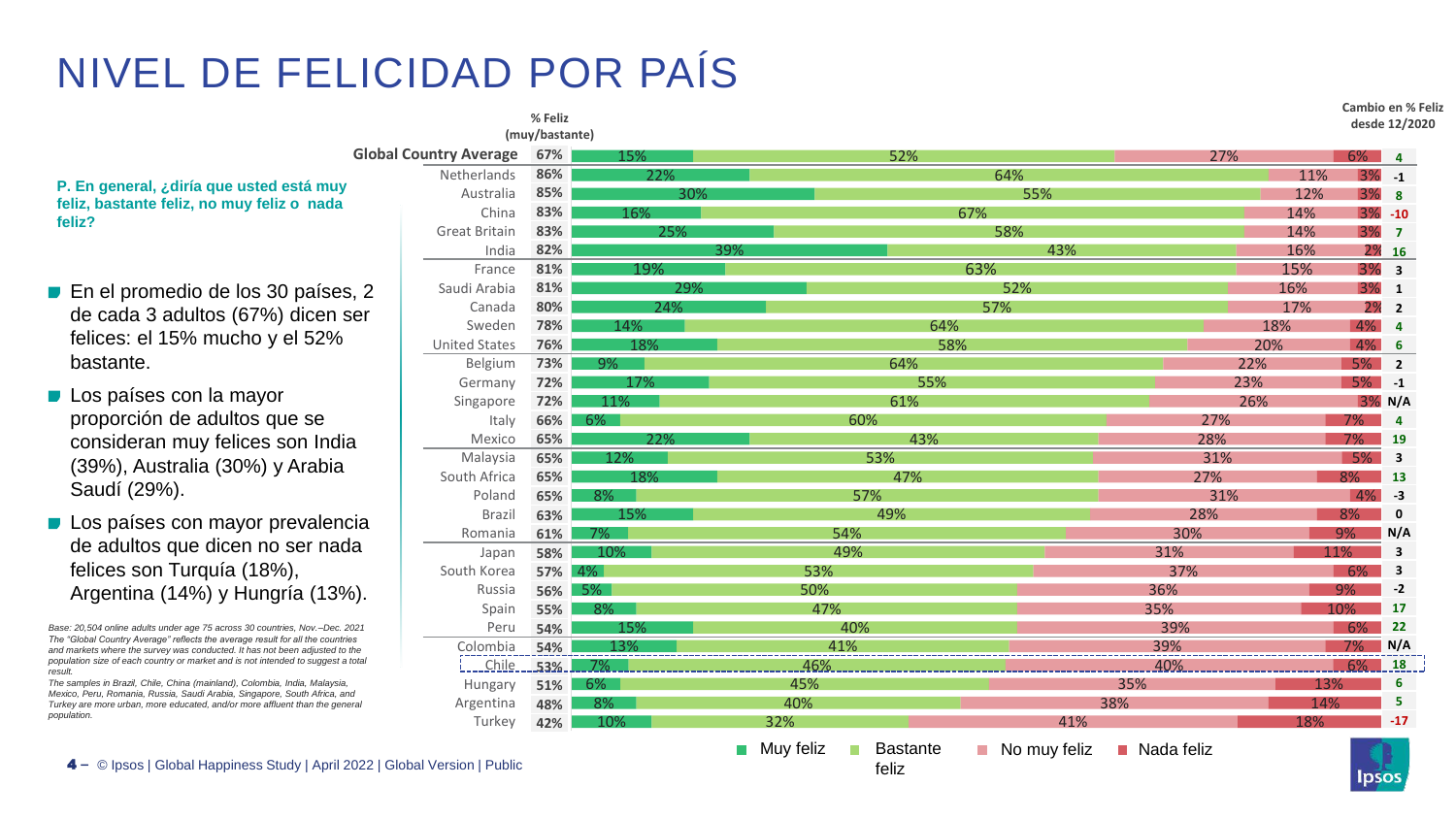#### CAMBIO EN NIVEL DE FELICIDAD POR PAÍS

**P. En general, ¿diría que usted está muy feliz, bastante feliz, no muy feliz o nada feliz?**

- En comparación con mediados de 2020, la prevalencia de la felicidad a nivel mundial ha aumentado en cuatro puntos.
	- Ha aumentado cinco puntos o más en 11 países, especialmente en Perú (+22), México (+19), Chile (+18) y España (+17)
	- Sólo ha disminuido cinco puntos o más en dos países, Turquía (-17) y China (-10).
- **En comparación con principios de 2019** (un año antes de que comenzara la pandemia), ha aumentado tres puntos a nivel mundial.
	- Sube cinco puntos o más en nueve países, entre ellos Argentina, Malasia y Rusia.
	- Ha bajado cinco puntos o más en cuatro países, entre ellos Polonia, y en Turquía.

*Base: 20,504 online adults under age 75 across 30 countries, Nov.–Dec. 2021 The "Global Country Average" reflects the average result for all the countries and markets where the survey was conducted in that given year. It has not been adjusted to the population size of each country or market and is not intended to suggest a total result. In addition to the countries listed on the table with a percentage, the global average for the following years factored results for countries surveyed that year, but not in 2020: 2011: Indonesia; 2013: Indonesia and Norway; 2018: Serbia; and 2019: Serbia. See methodology section for sample sizes.*

*The samples in Brazil, Chile, China (mainland), Colombia, India, Malaysia, Mexico, Peru, Romania, Russia, Saudi Arabia, Singapore, South Africa, and Turkey are more urban, more educated, and/or more affluent than the general population.* 

|  |  | 5 - © Ipsos   Global Happiness Study   April 2022   Global Version   Public |  |  |
|--|--|-----------------------------------------------------------------------------|--|--|
|--|--|-----------------------------------------------------------------------------|--|--|

| % Feliz (muy/bastante)        | <b>Dec 2011</b> | <b>May 2013</b> | <b>Mar 2017</b> | <b>Feb 2018</b> | <b>Jun 2019</b> | <b>Aug 2020</b> | <b>Dec 2021</b> | <b>Cambio desde</b><br><b>Jun 2019</b> | <b>Cambio desde</b><br><b>Aug 2020</b> |
|-------------------------------|-----------------|-----------------|-----------------|-----------------|-----------------|-----------------|-----------------|----------------------------------------|----------------------------------------|
| <b>Global Country Average</b> | 77%             | 77%             | 61%             | 70%             | 64%             | 63%             | 67%             | 3.                                     | 4                                      |
| Netherlands                   |                 |                 |                 |                 |                 | 87%             | 86%             | N/A                                    | $-1$                                   |
| Australia                     | 86%             | 84%             | 72%             | 82%             | 86%             | 77%             | 85%             | $-1$                                   | 8                                      |
| China                         | 78%             | 79%             | 84%             | 85%             | 82%             | 93%             | 83%             | 1                                      | $-10$                                  |
| Great Britain                 | 79%             | 81%             | 71%             | 78%             | 82%             | 76%             | 83%             | 1                                      | $\overline{7}$                         |
| India                         | 89%             | 87%             | 78%             | 83%             | 77%             | 66%             | 82%             | 5                                      | 16                                     |
| Saudi Arabia                  | 83%             | 74%             | 75%             | 76%             | 78%             | 80%             | 81%             | 3                                      | $\mathbf 1$                            |
| France                        | 84%             | 81%             | 68%             | 77%             | 80%             | 78%             | 81%             | 1                                      | 3                                      |
| Canada                        | 85%             | 83%             | 81%             | 81%             | 86%             | 78%             | 80%             | $-6$                                   | $\mathbf{2}$                           |
| Sweden                        | 80%             | 87%             | 74%             | 81%             | 75%             | 74%             | 78%             | 3                                      | 4                                      |
| <b>United States</b>          | 85%             | 83%             | 80%             | 82%             | 79%             | 70%             | 76%             | $-3$                                   | 6                                      |
| Belgium                       | 80%             | 80%             | 71%             | 80%             | 73%             | 71%             | 73%             | 0                                      | $\mathbf{2}$                           |
| Germany                       | 76%             | 77%             | 71%             | 68%             | 78%             | 73%             | 72%             | $-6$                                   | $-1$                                   |
| Singapore                     |                 |                 |                 |                 |                 |                 | 72%             | N/A                                    | N/A                                    |
| Italy                         | 73%             | 68%             | 53%             | 60%             | 57%             | 62%             | 66%             | 9                                      | 4                                      |
| Poland                        | 75%             | 72%             | 66%             | 71%             | 71%             | 68%             | 65%             | $-6$                                   | -3                                     |
| Malaysia                      |                 |                 |                 | 69%             | 52%             | 62%             | 65%             | 13                                     | 3                                      |
| South Africa                  | 79%             | 83%             | 59%             | 72%             | 59%             | 52%             | 65%             | 6                                      | 13                                     |
| Mexico                        | 78%             | 80%             | 43%             | 67%             | 59%             | 46%             | 65%             | 6                                      | 19                                     |
| <b>Brazil</b>                 | 77%             | 81%             | 56%             | 73%             | 61%             | 63%             | 63%             | $\overline{2}$                         | 0                                      |
| Romania                       |                 |                 |                 |                 |                 |                 | 61%             | N/A                                    | N/A                                    |
| Japan                         | 70%             | 69%             | 62%             | 60%             | 52%             | 55%             | 58%             | 6                                      | 3                                      |
| South Korea                   | 71%             | 62%             | 48%             | 57%             | 54%             | 54%             | 57%             | 3                                      | 3                                      |
| Russia                        | 61%             | 62%             | 56%             | 62%             | 47%             | 58%             | 56%             | 9                                      | $-2$                                   |
| Spain                         | 63%             | 57%             | 43%             | 53%             | 46%             | 38%             | 55%             | 9                                      | 17                                     |
| Peru                          |                 |                 | 36%             | 54%             | 58%             | 32%             | 54%             | $-4$                                   | 22                                     |
| Colombia                      |                 |                 | 32%             |                 | 58%             |                 | 54%             | N/A                                    | N/A                                    |
| Chile                         |                 |                 | 41%             | 71%             | 50%             | 35%             | 53%             | 3                                      | 18                                     |
| Hungary                       | 43%             | 52%             | 48%             | 48%             | 50%             | 45%             | 51%             | $\mathbf{1}$                           | 6                                      |
| Argentina                     | 68%             | 67%             | 48%             | 56%             | 34%             | 43%             | 48%             | 14                                     | 5                                      |
| Turkey                        | 89%             | 83%             | 58%             | 60%             | 53%             | 59%             | 42%             | $-11$                                  | $-17$                                  |

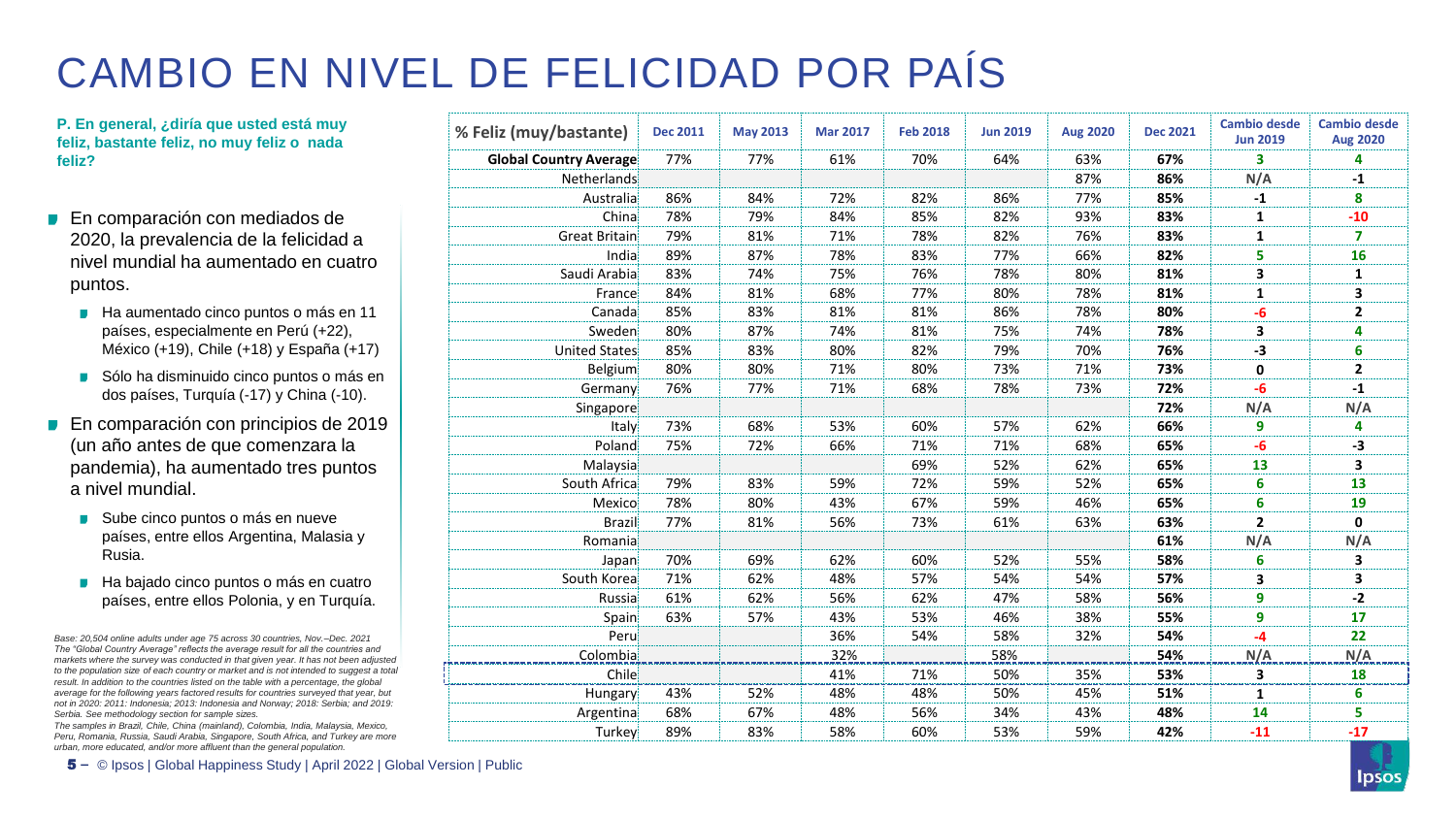#### TENDENCIA DE LA FELICIDAD: AMÉRICA

**feliz, bastante feliz, no muy feliz o nada feliz?**

- Canadá y Estados Unidos son los dos países de América con mayor proporción de personas que dicen ser muy o bastante felices.
- Argentina y Chile tienen los índices de felicidad más bajos de esta región, ambos inferiores al promedio global en más de 10 puntos.
- La mayoría de los países de la región de América Latina han mostrado una gran volatilidad a lo largo de los años.

*Base: 20,504 online adults under age 75 across 30 countries, Nov.–Dec. 2021*

*The "Global Country Average" reflects the average result for all the countries and markets where the survey was conducted. It has not been adjusted to the population size of each country or market and is not intended to suggest a total result. The samples in Brazil, Chile, China (mainland), Colombia, India, Malaysia, Mexico, Peru, Romania, Russia, Saudi Arabia, Singapore, South Africa, and Turkey are more urban, more educated, and/or more affluent than the general population.* 

**P. En general, ¿diría que usted está muy % Feliz (muy/bastante)** 85% 83% 86% 82% 81% 81% 81% **CA** 80% 78% 79% 80% 80% 78% **US** 76% 77% 77% 73% 71% 70% 68% 67% **GLOBAL** 70% 67% 65% **MX** 67% 64% **63%** 61% 63% BR 61% 63% 59% 54% **PE** 56% 58% 56% 54% **CO** 54% 53% **CL** 50% 48% 46% 48% **AR** 43% Z 43% 41% 36% 35% 34%  $\triangle$  32% 32% Dec 2011 May 2013 Mar 2017 Feb 2018 Jun 2019 Aug 2020 Dec 2021 Global Average **Argentina Brazil Canada** Chile Colombia Mexico Peru Dited States

lpso

6 - © Ipsos | Global Happiness Study | April 2022 | Global Version | Public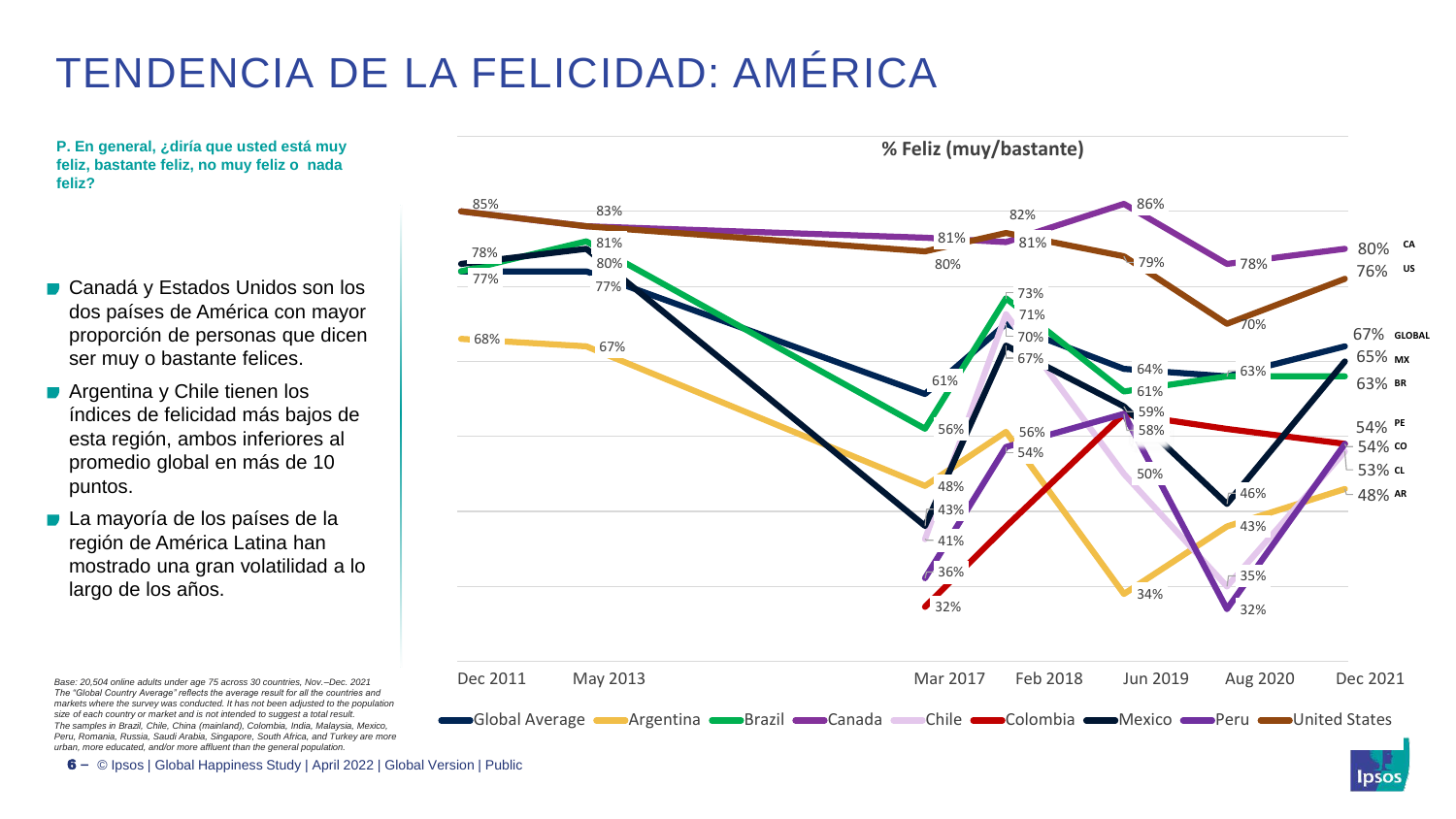## FELICIDAD VS. CONFIANZA DE LOS CONSUMIDORES Y OPINION SOBRE SI EL PAÍS VA EN BUEN **MAL CAMINO**

10 - © Ipsos | Global Happiness Study | April 2022 | Global Version | Public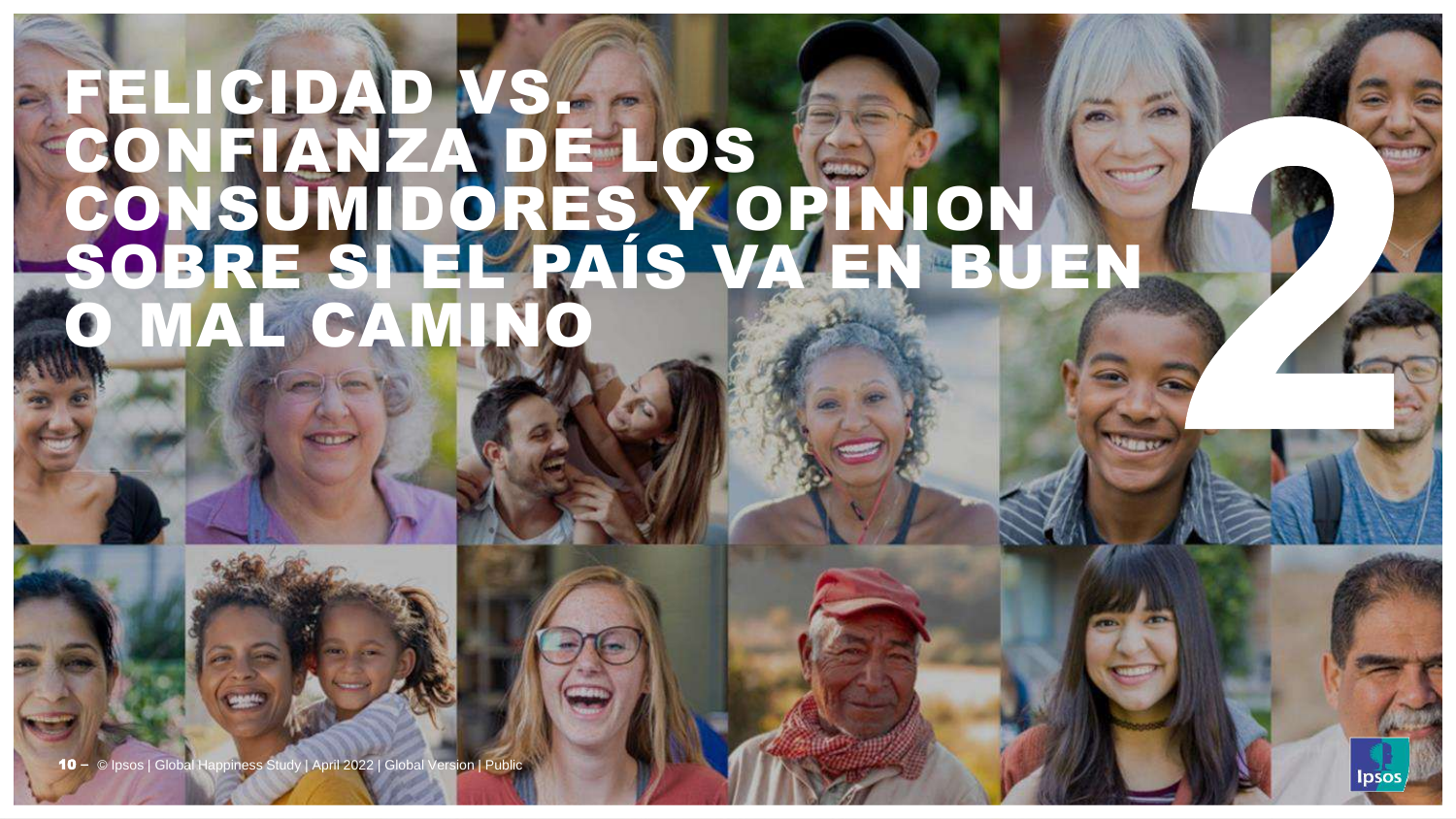#### LA FELICIDAD Y LA CONFIANZA DE LOS CONSUMIDORES ESTÁN ALTAMENTE CORRELACIONADAS



*Base: ca. 500 or 1,000 adults under 75 in each country, Nov.–Dec. 2021*

Online samples in Brazil, Chile, mainland China, Colombia, India, Malaysia, Mexico, Peru, Russia, Saudi Arabia, South Africa, and Turkey tend to be more urban, educated, and/or affluent than the general population. The "Global Country Average" reflects the average result for all the countries and markets where the survey was conducted. It has not been adjusted to the population size of each country or market and is not intended to su

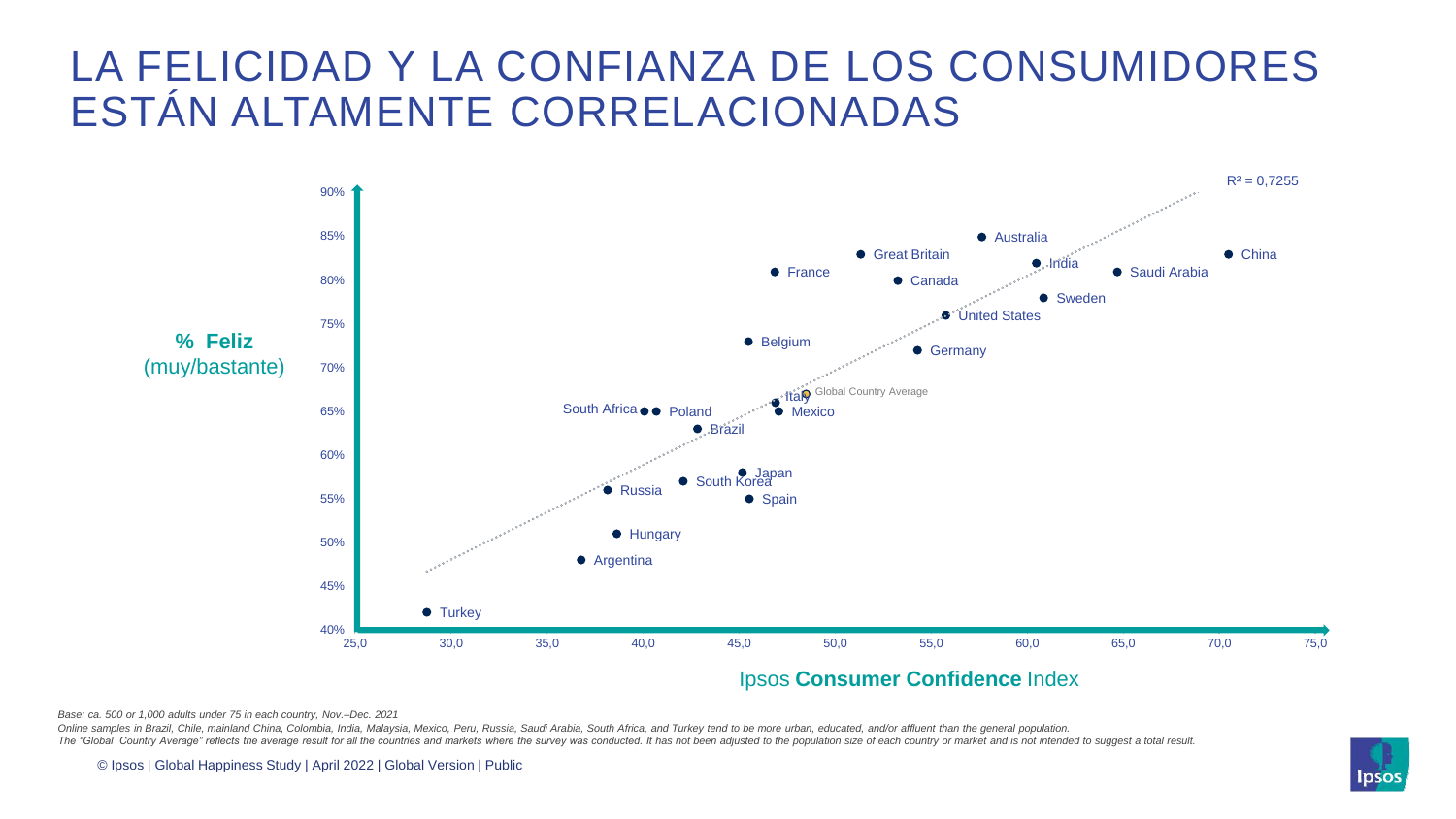#### LA FELICIDAD Y LA DIRECCIÓN PERCIBIDA DEL PAÍS NO ESTÁN ALINEADAS EN LAS ECONOMÍAS DE ALTOS INGRESOS



#### % que dice que su **país** va en la **dirección correcta**

*Base: ca. 500 or 1,000 adults under 75 in each country, Nov.–Dec. 2021*

Online samples in Brazil, Chile, mainland China, Colombia, India, Malaysia, Mexico, Peru, Russia, Saudi Arabia, South Africa, and Turkey tend to be more urban, educated, and/or affluent than the general population. The "Global Country Average" reflects the average result for all the countries and markets where the survey was conducted. It has not been adjusted to the population size of each country or market and is not intended to su

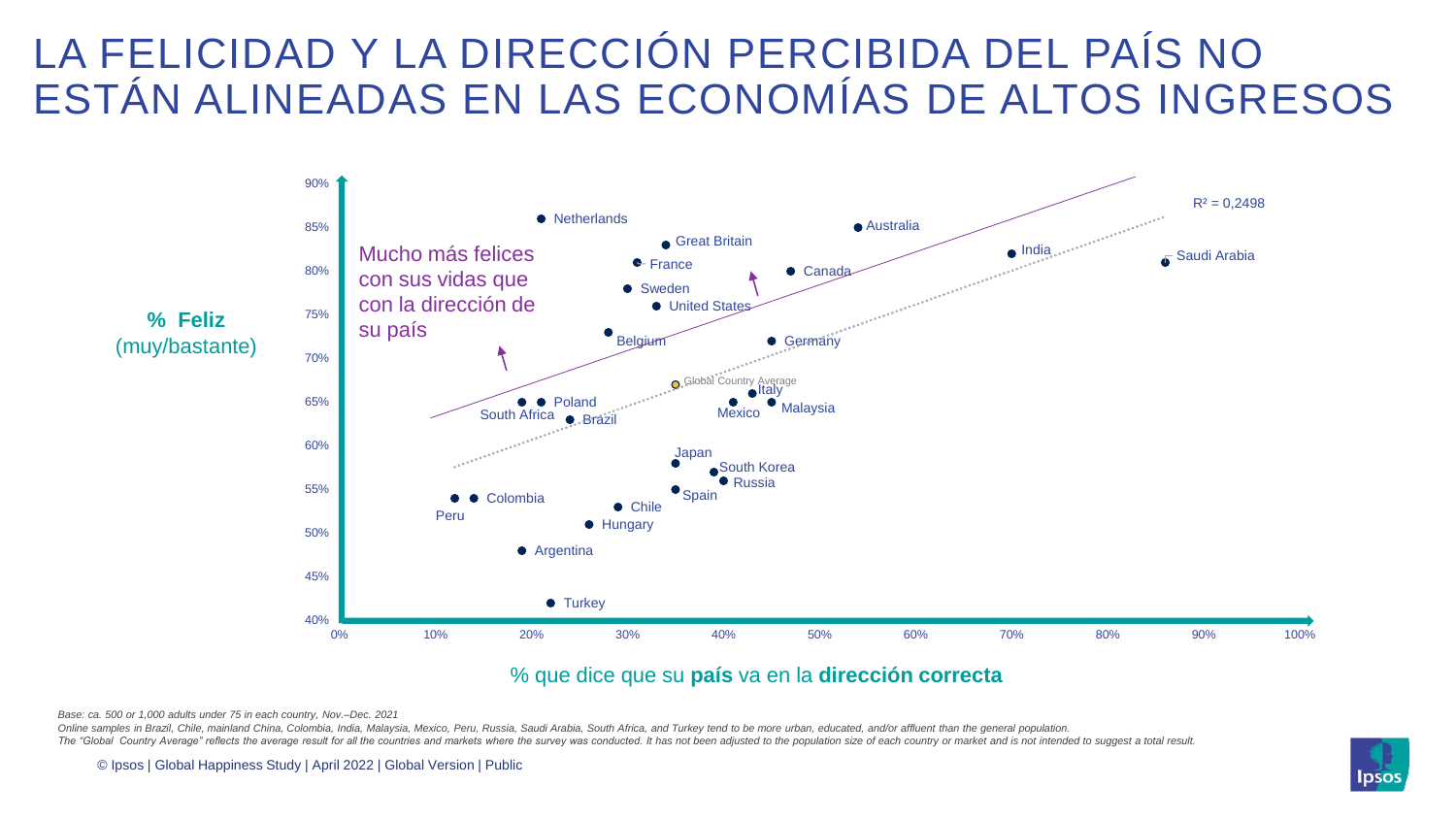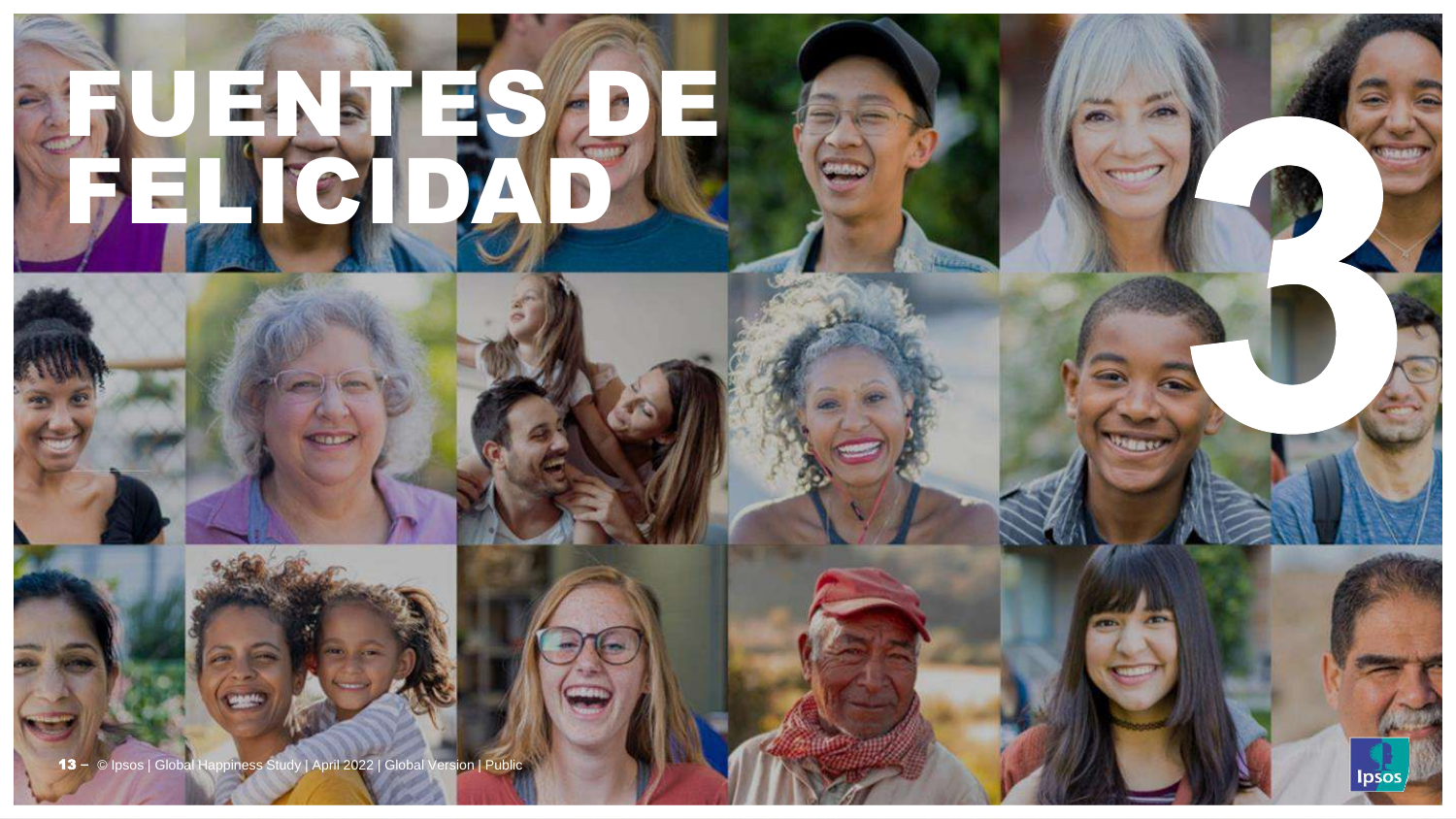#### FUENTES DE FELICIDAD A NIVEL GLOBAL

**Q. Ahora queremos saber qué le produce o le produciría la mayor felicidad en la vida. Indique si cada uno de los siguientes aspectos le produce o le produciría felicidad en la vida: Me produce o podría producirme la mayor felicidad, Me produce o podría producirme algo de felicidad, No me hace o no podría hacerme feliz o más feliz, o No es aplicable en mi caso**

- Entre las 31 propuestas, 16 consiguen al menos algo de felicidad a un promedio global del 80% o más.
- Sin embargo, sólo dos son descritas como fuente de mayor felicidad por una mayoría: "mi salud física y mi bienestar (54%), seguido de cerca por "mi salud mental y mi bienestar (53%)", que este año se ofrecieron como puntos separados.

*Base: 20,504 online adults under age 75 across 30 countries, Nov.–Dec. 2021 The "Global Country Average" reflects the average result for all the countries and markets where the survey was conducted in that given year. In addition to the countries listed on the table with a percentage, the global average for the following years factored results for countries surveyed that year, but not in 2020: 2011: Indonesia; 2018: Serbia; and 2019: Serbia. See methodology section for sample sizes. It has not been adjusted to the population size of each country or market and is not intended to suggest a total result.* 

*The samples in Brazil, Chile, China (mainland), Colombia, India, Malaysia, Mexico, Peru, Romania, Russia, Saudi Arabia, Singapore, South Africa, and Turkey are more urban, more educated, and/or more affluent than the general population.* 

14 - © Ipsos | Global Happiness Study | April 2022 | Global Version | Public

|                                                                    | % felicidad<br>(la mayor/alguna) |     |     | <b>Promedio Global de Países</b> |       |               |                | % felicidad  % la mayor<br>felicidad |
|--------------------------------------------------------------------|----------------------------------|-----|-----|----------------------------------|-------|---------------|----------------|--------------------------------------|
| Mi salud física y bienestar*                                       | 90%                              | 54% |     |                                  | 36%   | 6%3%          | $-2$           | $-1$                                 |
| Mi salud mental y bienestar                                        | 89%                              | 53% |     |                                  | 36%   | 7% 4%         | N/A            | N/A                                  |
| Mi relación con mi cónyuge/ pareja                                 | 77%                              | 49% |     | 28%                              | 7%    | 17%           | 0              | 0                                    |
| Sentir que mi vida tiene sentido                                   | 88%                              | 49% |     |                                  | 39%   | 7% 5%         | 0              | 1                                    |
| Mis hijos                                                          | 69%                              | 48% |     | 21%                              | 5%    | 25%           | 0              | -1                                   |
| Mis condiciones de vida (agua, alimentos, vivienda)                | 89%                              | 47% |     |                                  | 42%   | 7% 4%         | 0              | $\overline{2}$                       |
| Mi seguridad personal                                              | 88%                              | 46% |     |                                  | 43%   | 8% 4%         | $-1$           | 1                                    |
| Sentir que controlo mi vida                                        | 87%                              | 44% |     |                                  | 43%   | 8% 5%         | 0              | 1                                    |
| Estar en contacto con la naturaleza                                | 86%                              | 43% |     | 43%                              |       | 9% 5%         | N/A            | N/A                                  |
| Tener un trabajo o un empleo significativo                         | 80%                              | 42% |     | 38%                              |       | 8% 12%        | 0              | $-1$                                 |
| Tener más dinero                                                   | 85%                              | 42% |     | 42%                              |       | 11% 5%        | 0              | $\mathbf{2}$                         |
| Mi satisfacción con el rumbo de mi vida                            | 86%                              | 40% |     | 46%                              |       | 10% 4%        | 0              | 0                                    |
| Mi situación financiera personal                                   | 84%                              | 40% |     | 44%                              |       | 13% 4%        | $-1$           | 1                                    |
| Mis pasatiempos o intereses                                        | 88%                              | 40% |     | 48%                              |       | 8% 4%         | 0              | 3                                    |
| Mis amigos                                                         | 85%                              | 38% |     | 47%                              |       | 9% 6%         | $-1$           | 0                                    |
| La cantidad de tiempo libre que tengo                              | 84%                              | 38% |     | 46%                              |       | 10% 6%        | $\mathbf{1}$   | 4                                    |
| Encontrar a alguien con quien estar                                | 70%                              | 37% |     | 33%                              | $9\%$ | 21%           | 3              | 2                                    |
| Libertad para expresar mis creencias                               | 80%                              | 36% |     | 45%                              |       | 11% 8%        | $\mathbf{1}$   | $\overline{\mathbf{2}}$              |
| Tener una buena vida sexual                                        | 75%                              | 35% |     | 41%                              |       | 14%<br>$10\%$ | $-1$           | 1                                    |
| El bienestar de mi país                                            | 80%                              | 34% |     | 47%                              |       | 14%<br>6%     | $-2$           | 0                                    |
| Ser perdonado por algo que he hecho                                | 71%                              | 29% |     | 42%                              | 12%   | 17%           | 3              | $\overline{2}$                       |
| Mi bienestar religioso o espiritual                                | 62%                              | 29% |     | 33%                              | 16%   | 22%           | 3              | $\overline{\mathbf{2}}$              |
| Recibir reconocimiento como una persona de éxito                   | 66%                              | 28% |     | 38%                              | 21%   | 13%           | $-1$           | 0                                    |
| Mi acceso a actividades de ocio y deportes                         | 73%                              | 28% |     | 46%                              | 16%   | 11%           | 3              | 5                                    |
| El estado de la economía                                           | 73%                              | 27% |     | 46%                              |       | 7%<br>21%     | $-1$           | 0                                    |
| Perdonar a alguien por algo                                        | 71%                              | 27% |     | 44%                              | 16%   | 12%           | $\overline{2}$ | $\mathbf{2}$                         |
| La cantidad de tiempo o dinero que destino a obras de caridad o a. | 68%                              | 24% |     | 44%                              | 17%   | 15%           | 0              | 0                                    |
| Mis posesiones materiales (p. ej., computadora, artículos de moda, | 73%                              | 24% |     | 49%                              |       | 7%<br>20%     | 3              | 3                                    |
| Nuevo liderazgo político en mi país                                | 57%                              | 23% | 34% |                                  | 28%   | 14%           | 4              | $\mathbf{2}$                         |
| Mudarme a otro país                                                | 46%                              | 18% | 28% | 28%                              |       | 26%           | 4              | 2                                    |
| Tiempo dedicado a las redes sociales                               | 48%<br>13%                       |     | 35% |                                  | 38%   | 14%           | 3              | $\overline{2}$                       |

felicidad

**Cambio desde Aug 2020** 

**I** Ipsos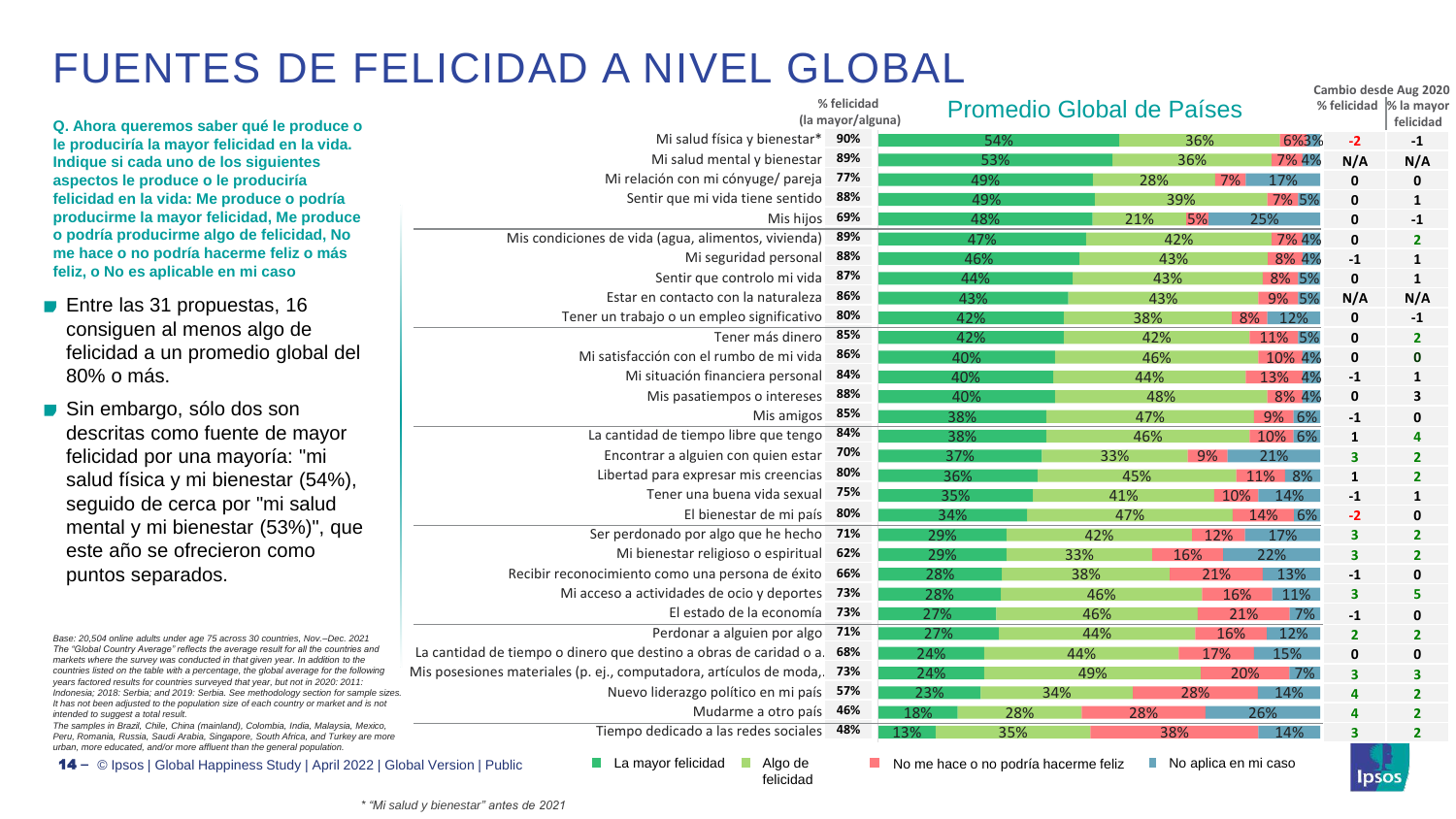#### CAMBIO EN FUENTES DE FELICIDAD A NIVEL GLOBAL

Promedios Globales de Países

**Q. Ahora queremos saber qué le produce o le produciría la mayor felicidad en la vida. Indique si cada uno de los siguientes aspectos le produce o le produciría felicidad en la vida: Me produce o podría producirme la mayor felicidad, Me produce o podría producirme algo de felicidad, No me hace o no podría hacerme feliz o más feliz, o No es aplicable en mi caso**

- Casi todas las fuentes de felicidad se han mantenido estables desde mediados de 2020, siendo "nuevo liderazgo político en mi país" y "mudarse a otro país" las que han experimentado los mayores aumentos (ambas suben 4 puntos)
- **En comparación con 2019 (antes** de la pandemia), las fuentes que ven las mayores ganancias son "ser perdonado" (+8), "encontrar a alguien con quien estar" (+7), "perdonar a alguien" (+6) y "pasar tiempo en las redes sociales" (+6).

*Base: 20,504 online adults under age 75 across 30 countries, Nov.–Dec. 2021 The "Global Country Average" reflects the average result for all the countries and markets where the survey was conducted in that given year. In addition to the countries listed on the table with a percentage, the global average for the following years factored results for countries surveyed that year, but not in 2020: 2011: Indonesia; 2018: Serbia; and 2019: Serbia. See methodology section for sample sizes. It has not been adjusted to the population size of each country or market and is not intended to suggest a total result.* 

*The samples in Brazil, Chile, China (mainland), Colombia, India, Malaysia, Mexico, Peru, Romania, Russia, Saudi Arabia, Singapore, South Africa, and Turkey are more urban, more educated, and/or more affluent than the general population.* 

| % Felicidad (la mayor/algo)                                                             | <b>Dec 2011</b> | <b>Mar 2017</b> | <b>Feb 2018</b> | <b>Jun 2019</b> | <b>Aug 2020</b> | <b>Dec 2021</b> | <b>Cambio</b><br>desde Jun<br>2019 | <b>Cambio</b><br>desde Aug<br>2020 |
|-----------------------------------------------------------------------------------------|-----------------|-----------------|-----------------|-----------------|-----------------|-----------------|------------------------------------|------------------------------------|
| Mi salud física y bienestar*                                                            | 90%             | 89%             | 89%             | 88%             | 92%             | 90%             | $\overline{2}$                     | $-2$                               |
| Mi salud mental y bienestar                                                             |                 |                 |                 |                 |                 | 89%             |                                    |                                    |
| Mis condiciones de vida (agua, alimentos, vivienda)                                     | 85%             | 87%             | 86%             | 86%             | 89%             | 89%             | 3                                  | $\pmb{0}$                          |
| Sentir que mi vida tiene sentido                                                        | 86%             | 86%             | 86%             | 85%             | 88%             | 88%             | 3                                  | $\bf{0}$                           |
| Mi seguridad personal                                                                   | 86%             | 86%             | 86%             | 85%             | 89%             | 88%             | 3                                  | $-1$                               |
| Mis pasatiempos o intereses                                                             | 84%             | 84%             | 85%             | 85%             | 88%             | 88%             | 3                                  | $\bf{0}$                           |
| Sentir que controlo mi vida                                                             | 84%             | 85%             | 85%             | 84%             | 87%             | 87%             | 3                                  | $\pmb{0}$                          |
| Estar en contacto con la naturaleza                                                     |                 |                 |                 |                 |                 | 86%             |                                    |                                    |
| Mi satisfacción con el rumbo de mi vida                                                 | 86%             | 86%             | 85%             | 84%             | 86%             | 86%             | $\overline{\mathbf{2}}$            | $\pmb{0}$                          |
| Tener más dinero                                                                        | 85%             | 84%             | 84%             | 84%             | 85%             | 85%             | 1                                  | $\pmb{0}$                          |
| Mis amigos                                                                              | 85%             | 84%             | 84%             | 83%             | 86%             | 85%             | $\overline{2}$                     | $-1$                               |
| Mi situación financiera personal                                                        | 86%             | 86%             | 84%             | 83%             | 85%             | 84%             | $\mathbf{1}$                       | $-1$                               |
| La cantidad de tiempo libre que tengo                                                   | 79%             | 82%             | 81%             | 82%             | 83%             | 84%             | $\overline{2}$                     | 1                                  |
| Tener un trabajo o un empleo significativo                                              | 81%             | 82%             | 82%             | 79%             | 80%             | 80%             | 1                                  | $\pmb{0}$                          |
| El bienestar de mi país                                                                 | 82%             | 82%             | 81%             | 79%             | 82%             | 80%             | 1                                  | $-2$                               |
| Libertad para expresar mis creencias                                                    | 74%             | 77%             | 78%             | 76%             | 79%             | 80%             | 4                                  | $\mathbf{1}$                       |
| Mi relación con mi cónyuge/ pareja                                                      | 78%             | 78%             | 78%             | 75%             | 77%             | 77%             | $\mathbf{2}$                       | $\pmb{0}$                          |
| Tener una buena vida sexual                                                             | 77%             | 76%             | 76%             | 74%             | 76%             | 75%             | 1                                  | $-1$                               |
| El estado de la economía                                                                | 77%             | 77%             | 75%             | 73%             | 74%             | 73%             | $\bf{0}$                           | $-1$                               |
| Mi acceso a actividades de ocio y deportes                                              | 67%             | 71%             | 70%             | 69%             | 70%             | 73%             | 4                                  | 3                                  |
| Mis posesiones materiales                                                               | 70%             | 68%             | 70%             | 69%             | 70%             | 73%             | 4                                  | 3                                  |
| Perdonar a alguien por algo                                                             | 66%             | 67%             | 70%             | 65%             | 69%             | 71%             | 6                                  | $\overline{2}$                     |
| Ser perdonado por algo que he hecho                                                     | 64%             | 64%             | 68%             | 63%             | 68%             | 71%             | 8                                  | $\overline{\mathbf{3}}$            |
| Encontrar a alguien con quien estar                                                     | 63%             | 63%             | 69%             | 63%             | 67%             | 70%             | $\overline{7}$                     | $\overline{\mathbf{3}}$            |
| Mis hijos                                                                               | 69%             | 68%             | 70%             | 67%             | 69%             | 69%             | $\overline{\mathbf{2}}$            | $\pmb{0}$                          |
| La cantidad de tiempo o dinero que destino a obras de<br>caridad o a ayudar a los demás | 65%             | 66%             | 67%             | 65%             | 68%             | 68%             | 3                                  | $\bf{0}$                           |
| Recibir reconocimiento como una persona de éxito                                        | 68%             | 67%             | 67%             | 64%             | 67%             | 66%             | $\overline{2}$                     | $-1$                               |
| Mi bienestar religioso o espiritual                                                     | 56%             | 59%             | 62%             | 57%             | 59%             | 62%             | 5                                  | 3                                  |
| Nuevo liderazgo político en mi país                                                     |                 |                 |                 | 56%             | 53%             | 57%             | 1                                  | 4                                  |
| Tiempo dedicado a las redes sociales                                                    |                 |                 |                 | 42%             | 45%             | 48%             | 6                                  | 3                                  |
| Mudarme a otro país                                                                     | 36%             | 45%             | 44%             | 44%             | 42%             | 46%             | $\overline{\mathbf{2}}$            | 4                                  |
|                                                                                         |                 |                 |                 |                 |                 |                 |                                    |                                    |

15 **‒** © Ipsos | Global Happiness Study | April 2022 | Global Version | Public

*\* "Mi salud y bienestar" antes de 2021*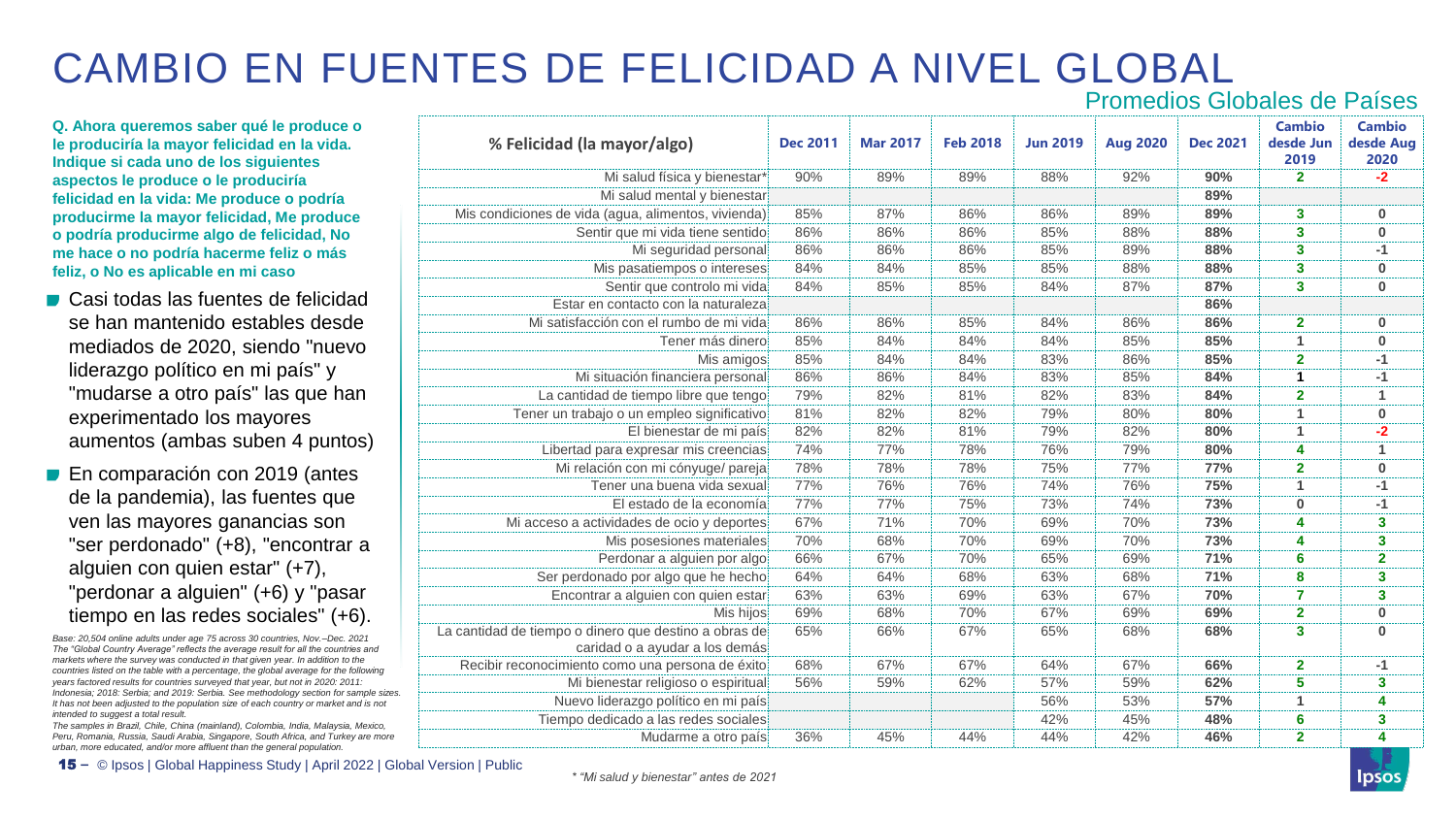#### MAYORES FUENTES DE FELICIDAD POR PAÍS - TOP 5 GLOBAL

Las 5 principales fuentes de mayor felicidad a nivel global son: mi salud *física* y bienestar, mi salud *mental* y bienestar, la relación con mi pareja/cónyuge, sentir que mi vida tiene sentido, y mis hijos. Cada una de ellas se encuentra entre las 10 primeras de casi todos los países. Las únicas excepciones son:

- Mi salud mental y bienestar: Japón
- La relación con mi cónyuge/pareja: Argentina, Brasil, Arabia Saudita, Turquía, Malasia, Colombia, Chile, Perú
- Mis hijos: Brasil, Singapur, Corea del Sur, Malasia

|                                   | Global Country | Argentina<br>Average    | Australia    | Belgium        | Brazil | Canada         | China          | France         | Germany        | Hungary        | India          | Italy                   | neder       | Mexico         | Netherlands    | <b>Poland</b>  | Russia                  | Saudi Arabia   | Singapore      | South Africa   | South Korea | Spain          | Sweden       | Turkey         | Great Britain  | <b>United States</b> | Malaysia       | Colombia       | Romania                 | Chile                   | Peru         |
|-----------------------------------|----------------|-------------------------|--------------|----------------|--------|----------------|----------------|----------------|----------------|----------------|----------------|-------------------------|-------------|----------------|----------------|----------------|-------------------------|----------------|----------------|----------------|-------------|----------------|--------------|----------------|----------------|----------------------|----------------|----------------|-------------------------|-------------------------|--------------|
| Mi salud física y bienestar       | 1              |                         | 3.           |                |        |                |                |                |                |                |                |                         |             |                |                |                |                         | 4              |                |                |             |                |              |                |                |                      | 4              | 2 <sup>1</sup> |                         | $\vert 2 \vert$         | $\mathbf{1}$ |
| Mi salud mental y bienestar       | 2 <sup>1</sup> | $\overline{2}$          | 3            | $\mathbf{3}$   |        | 2              | 5.             | 6              | 3              | 3              |                | 1                       | 11          |                |                |                | 5                       | 3              | $\mathbf{2}$   | 3              | 6           |                |              |                | 4              | 3                    | 2 <sup>1</sup> |                |                         |                         | $\mathbf{1}$ |
| La relación con mi cónyuge/pareja | 3              | 12                      | $\mathbf{1}$ | 2 <sup>1</sup> | 20     | $\overline{2}$ | 5              | 6              | $\mathbf{1}$   | 2 <sup>1</sup> | 2 <sup>7</sup> | $\overline{\mathbf{3}}$ | $6^{\circ}$ | 9              | $\mathbf{1}$   | 2 <sup>1</sup> | $\overline{\mathbf{3}}$ | 11             | 2 <sup>1</sup> | 10             | 6           | $\overline{3}$ | 4            | 13             | $\mathbf{1}$   | 2 <sup>1</sup>       |                | $11 \quad 11$  | $\overline{4}$          |                         | $11$ 11      |
| Sentir que mi vida tiene sentido  | $\mathbf{3}$   | $\overline{\mathbf{3}}$ | 9            | 5 <sup>1</sup> | 4      | 5.             | 9 <sup>°</sup> | $\overline{4}$ | 6              | 5 <sup>1</sup> | 2 <sup>1</sup> | 8                       | 6           | $\overline{3}$ | $\overline{7}$ | 4              | 6                       | 5              |                |                |             | 4              | 6            | $\overline{7}$ | 8              | 8                    | 6              | 3 <sup>1</sup> | $\overline{\mathbf{5}}$ | $\overline{\mathbf{3}}$ | $\bf{1}$     |
| <b>Mis hijos</b>                  | 5              | 7                       | 1            | 3 <sup>1</sup> | 17     | 6              | 5.             | $\mathbf 1$    | 5 <sup>1</sup> | 3 <sup>1</sup> | 9 <sup>°</sup> | 5 <sup>1</sup>          | 10          | 6              | 5.             | $\mathbf{3}$   |                         | 5 <sup>5</sup> | 13             | $8\phantom{1}$ | 14          | $\overline{7}$ | $\mathbf{1}$ | 5 <sub>1</sub> | 2 <sup>1</sup> | $6\phantom{1}$       | 16             | 9 <sup>°</sup> | 3 <sup>1</sup>          |                         | $7 \mid 4$   |

*Base: 20,504 online adults under age 75 across 30 countries, Nov.–Dec. 2021*

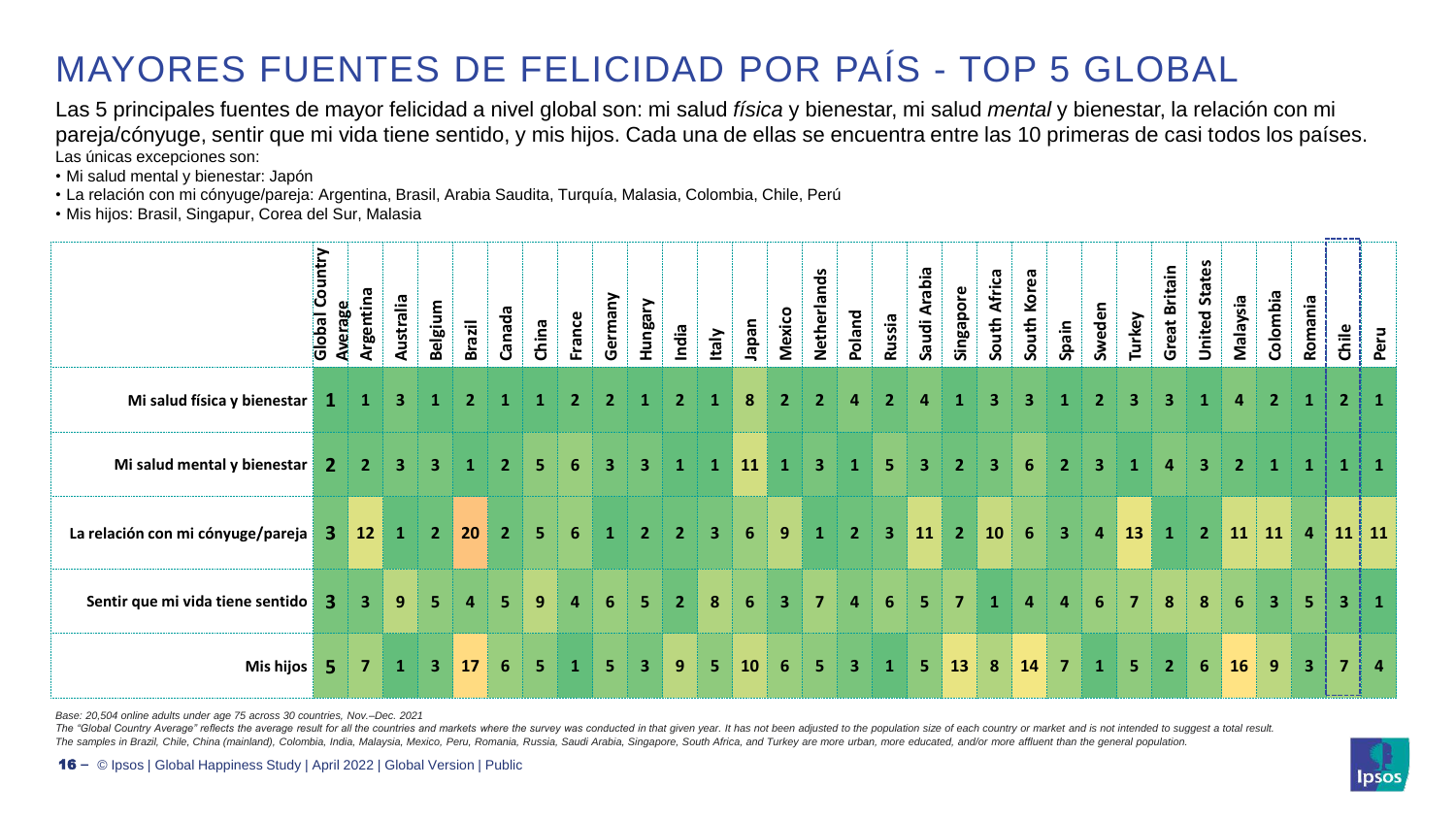#### MAYORES FUENTES DE FELICIDAD POR PAÍS – PUESTOS 6-10 GLOBAL

Las cuatro fuentes de mayor felicidad que ocupan los puestos 6 a 10 a nivel mundial están en el top 3 de unos pocos países:

- Mis condiciones de vida: Japón y Malasia
- Mi seguridad personal: China y Arabia Saudí
- Sentir que tengo el control de mi vida: Brasil, Sudáfrica y Turquía
- Estar en la naturaleza: China y Turquía

|                                                        | ountry<br>p<br>Average<br>Global | Argentina      | Australia       | Belgium                 | Brazil         | Canada         | China                   | France    | Germany | Hungary   | India          | Italy          | neder          | Mexico         | Netherlands | Poland    | Russia | Saudi Arabia   | Singapore      | South Africa   | South Korea | Spain     | Sweden         | Turkey         | Great Britain | <b>United States</b> | Malaysia       | Colombia       | Romania         | Chile | Peru |
|--------------------------------------------------------|----------------------------------|----------------|-----------------|-------------------------|----------------|----------------|-------------------------|-----------|---------|-----------|----------------|----------------|----------------|----------------|-------------|-----------|--------|----------------|----------------|----------------|-------------|-----------|----------------|----------------|---------------|----------------------|----------------|----------------|-----------------|-------|------|
| Mis condiciones de vida (agua,<br>alimentos, vivienda) | 6                                | 4              | 5               | 6                       | 6              | $\overline{7}$ | <b>10</b>               | 8         | 10      | 6         | 6              | 5.             | 2 <sup>1</sup> | 6              |             | 7         | 8      | 16             | 5              | 7              | 10          | 5         | 4              | 13             | 5             | 4                    | 2 <sup>1</sup> | $\overline{a}$ | 10 <sub>1</sub> | 5     | -9   |
| Mi seguridad personal                                  | 7                                | 5              | $6\phantom{1}6$ | $\overline{\mathbf{z}}$ | 11             | <b>12</b>      | 2 <sup>1</sup>          | 13        | 8       | 9         | 9              | 12             | 14             | $5\phantom{1}$ | 11          | 9         | 10     | $\overline{2}$ | 5 <sup>1</sup> | 8              | 12          | 8         | $\overline{7}$ | 10             | 8             | 6                    | $\overline{4}$ | 5 <sup>1</sup> | 6               | 6     | -6   |
| Sentir que controlo mi vida                            | 8                                | 9              | 6               | 13                      | $\mathbf{3}$   | $\overline{7}$ | 14                      | 13        | 10      | 12        | 14             | 9              | 4              | 9              | 7           | 6         | 11     | 9              | 8              | 2 <sup>1</sup> | 20          | 5         | 8              | $\overline{2}$ | 6             | 5                    | 9              | 7 <sup>7</sup> | 8               | 8     | -9   |
| Estar en contacto con la naturaleza                    | 9                                | <b>11</b>      | 14              | 11                      | <b>12</b>      | $\overline{7}$ | $\overline{\mathbf{3}}$ | <b>10</b> | 6       | 6         | 6              | 5.             | 23             | 12             | 12          | 9         | 9      | 9              | 15             | 12             | <b>16</b>   | <b>15</b> | 12             | 3 <sup>2</sup> | 13            | <b>15</b>            | 11             | 6              | 10 <sub>1</sub> | 4     | - 8  |
| Tener un trabajo o un empleo<br>significativo          | 10                               | $\overline{7}$ | 17              | 13                      | 5 <sub>1</sub> | 17             | 10                      | 17        | 17      | <b>15</b> | 8 <sup>°</sup> | $\overline{4}$ | <b>19</b>      | 4              | 14          | <b>15</b> | 12     | <b>13</b>      | <b>10</b>      | 5.             | 8           | 11        | 14             | 9              | 17            | 20                   | 9              | $\overline{7}$ | 12              | 9     | 4    |

*Base: 20,504 online adults under age 75 across 30 countries, Nov.–Dec. 2021*

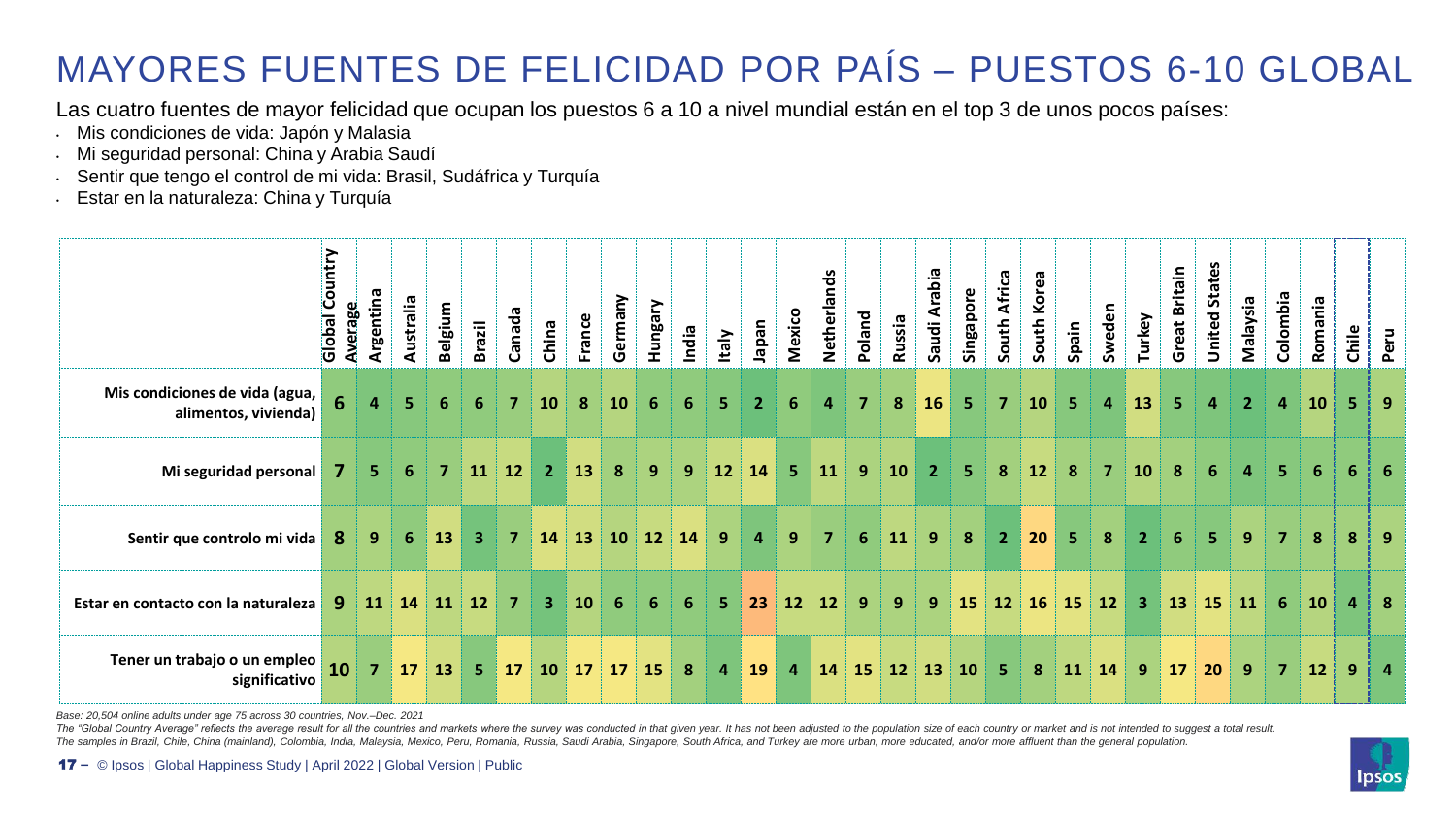#### MAYORES FUENTES DE FELICIDAD POR PAÍS – PUESTOS 11-20 GLOBAL

Cinco de las fuentes de mayor felicidad que ocupan los puestos 11-20 a nivel mundial se encuentran entre las 5 primeras en uno o varios países:

- Tener más dinero: Canadá, China, Francia, Arabia Saudí, Singapur, Sudáfrica y Corea del Sur
- Mi situación económica personal: Francia
- Mis aficiones/intereses: Japón
- La cantidad de tiempo libre que tengo: Japón y Corea del Sur
- Encontrar a alguien con quien estar: China, Alemania, Japón y Rusia

|                                                      | ntry<br>Global | Argentina     | Australia | Belgium         | <b>Brazil</b>   | $\boldsymbol{\sigma}$<br>Canad <sub>a</sub> | China          | France         | Germany        | <b>Hungary</b> | India     | <b>Italy</b>    | napan          | Mexico    | nds<br>Netherla | Poland    | Russia    | Saudi Arabia | Singapore         | South Africa | South Korea    | Spain           | Sweden            | Turkey          | <b>Britain</b><br>reat<br>O | States<br>United:  | Malaysia  | Colombia                  | nia<br>Roma     | Chile | Peru            |
|------------------------------------------------------|----------------|---------------|-----------|-----------------|-----------------|---------------------------------------------|----------------|----------------|----------------|----------------|-----------|-----------------|----------------|-----------|-----------------|-----------|-----------|--------------|-------------------|--------------|----------------|-----------------|-------------------|-----------------|-----------------------------|--------------------|-----------|---------------------------|-----------------|-------|-----------------|
| Tener más dinero                                     |                | 10 14         | 8         | <b>11</b>       |                 |                                             | 4              | $\overline{3}$ | 13             | <b>16</b>      | 14        | 12              | 11             |           | 19              |           | <b>12</b> |              |                   | 5            |                | 13              | 18                | <b>10</b>       | 10 <sup>°</sup>             | 9                  | 6         | 14                        | 14              |       | $12 \mid 15$    |
| Mi satisfacción con el rumbo de mi vida              |                | $12 \quad 13$ | -11       | <b>13</b>       | -15             | 10 <sup>°</sup>                             | <b>16</b>      | <b>16</b>      | <b>15</b>      | <b>11</b>      | <b>11</b> | <b>18</b>       | <b>19</b>      | -8        | <b>16</b>       | 13        | <b>15</b> | 13           | $12 \overline{ }$ | <b>14</b>    | <b>11</b>      | <b>13</b>       | 14                | -24             | -11                         | <b>12</b>          | <b>16</b> | 9                         |                 | 9     | 7               |
| Mi situación financiera personal 12 19               |                |               |           | $11 \quad 13$   | 8 <sup>°</sup>  | 12                                          | <b>14</b>      | $\overline{4}$ | <b>16</b>      | $9^{\circ}$    |           | $24 \quad 11$   | 8              | 14        | <b>17</b>       | 12        | 6         | <b>16</b>    | 11 15             |              | 8 <sup>°</sup> | 10 <sup>°</sup> | 12 <sup>1</sup>   | <b>26</b>       | <b>13</b>                   | 12                 | <b>26</b> | 12 <sup>2</sup>           | 8               |       | $18 \mid 15$    |
| Mis pasatiempos o intereses 12 15                    |                |               | <b>11</b> | 7               |                 | $12 \quad 10 \quad 13$                      |                | <b>11</b>      | <b>10</b>      | 12             | <b>19</b> | <b>14</b>       | 2 <sup>1</sup> | 13        | 9               | 11        | <b>18</b> | 19           | <b>16</b>         | 17           | 12             | <b>19</b>       | 11                | <b>15</b>       | <b>11</b>                   | <b>17</b>          | <b>16</b> | <b>15</b>                 | <b>13</b>       |       | $12 \,   \, 15$ |
| Mis amigos 15                                        |                | 6             | 9         | <b>7</b>        | 17 <sup>1</sup> | 12                                          | 23             | 9 <sup>°</sup> | 9              | <b>17</b>      | <b>17</b> | 14              | 17             | <b>17</b> | 10              | <b>17</b> | <b>17</b> | 20           | <b>16</b>         | 23           | $\vert$ 16     | 8               | -8                | 26              | 6                           | $\overline{9}$     | 23        |                           |                 |       | $16 \mid 19$    |
| La cantidad de tiempo libre que tengo $15$ 17        |                |               | <b>15</b> | 18              |                 | $14 \quad 15$                               | <b>19</b>      | <b>13</b>      | <b>13</b>      |                |           | 12 27 10        | $\mathbf{1}$   | 14        | 12              | 15        | <b>15</b> | 27           | $\vert$ 13        | 23           | 2 <sup>1</sup> |                 | $12 \mid 14 \mid$ | 20              |                             | 13 15              |           | $11 \quad 17 \quad 16$    |                 |       | $12 \mid 21$    |
| Encontrar a alguien con quien estar 17 20            |                |               | <b>16</b> | $\overline{7}$  | 29              | <b>18</b>                                   | 5 <sub>1</sub> | 17             | $\overline{4}$ | <b>18</b>      | 22        | 20 <sub>2</sub> | $\overline{4}$ | 19        | 6               | 13        | 4         | 22           | 9 <sup>°</sup>    | 21           | 14             | <b>15</b>       | 17                | <b>20</b>       | 16                          | $\vert$ 11 $\vert$ | 22        | 21                        | <b>23</b>       |       | $21 \mid 23$    |
| Libertad para expresar mis creencias $\boxed{18}$ 17 |                |               | <b>19</b> | 17              | <b>15</b>       | <b>19</b>                                   | 24             | <b>19</b>      | <b>19</b>      | 20             | <b>19</b> | 17              | <b>17</b>      | <b>17</b> | 14              | <b>19</b> | 21        | 22           |                   | 22 12 18     |                | 20 <sup>1</sup> | <b>10</b>         | $\overline{7}$  |                             | $19$ 12            |           | $21 \mid 17 \mid 14 \mid$ |                 |       | $15 \mid 13$    |
| Tener una buena vida sexual                          |                | 19 16         | <b>17</b> | <b>18</b>       | <b>19</b>       | <b>16</b>                                   | <b>17</b>      | <b>11</b>      | 17             | 6              | 26        | <b>16</b>       | <b>15</b>      | <b>14</b> | <b>18</b>       | <b>17</b> |           | $12$ #N/A 22 |                   | <b>18</b>    | 22             | <b>15</b>       | <b>19</b>         | 20 <sup>°</sup> | <b>17</b>                   | <b>17</b>          | 25        | 20 <sub>2</sub>           | 21 <sup>1</sup> |       | $19 \mid 22$    |
| El bienestar de mi país                              | <b>20</b>      | $9^{\circ}$   | 21        | 20 <sub>2</sub> | 8               | 22                                          | <b>17</b>      | 20             | 22             | 23             | <b>11</b> | <b>19</b>       | <b>11</b>      | <b>19</b> | 21              | 21        | <b>18</b> | 8            | <b>20</b>         | <b>20</b>    | 25             | 18              | 22                | <b>15</b>       | 22                          | 21                 | 14        | <b>13</b>                 | <b>16</b>       |       | $16 \,   \, 12$ |

*Base: 20,504 online adults under age 75 across 30 countries, Nov.–Dec. 2021*

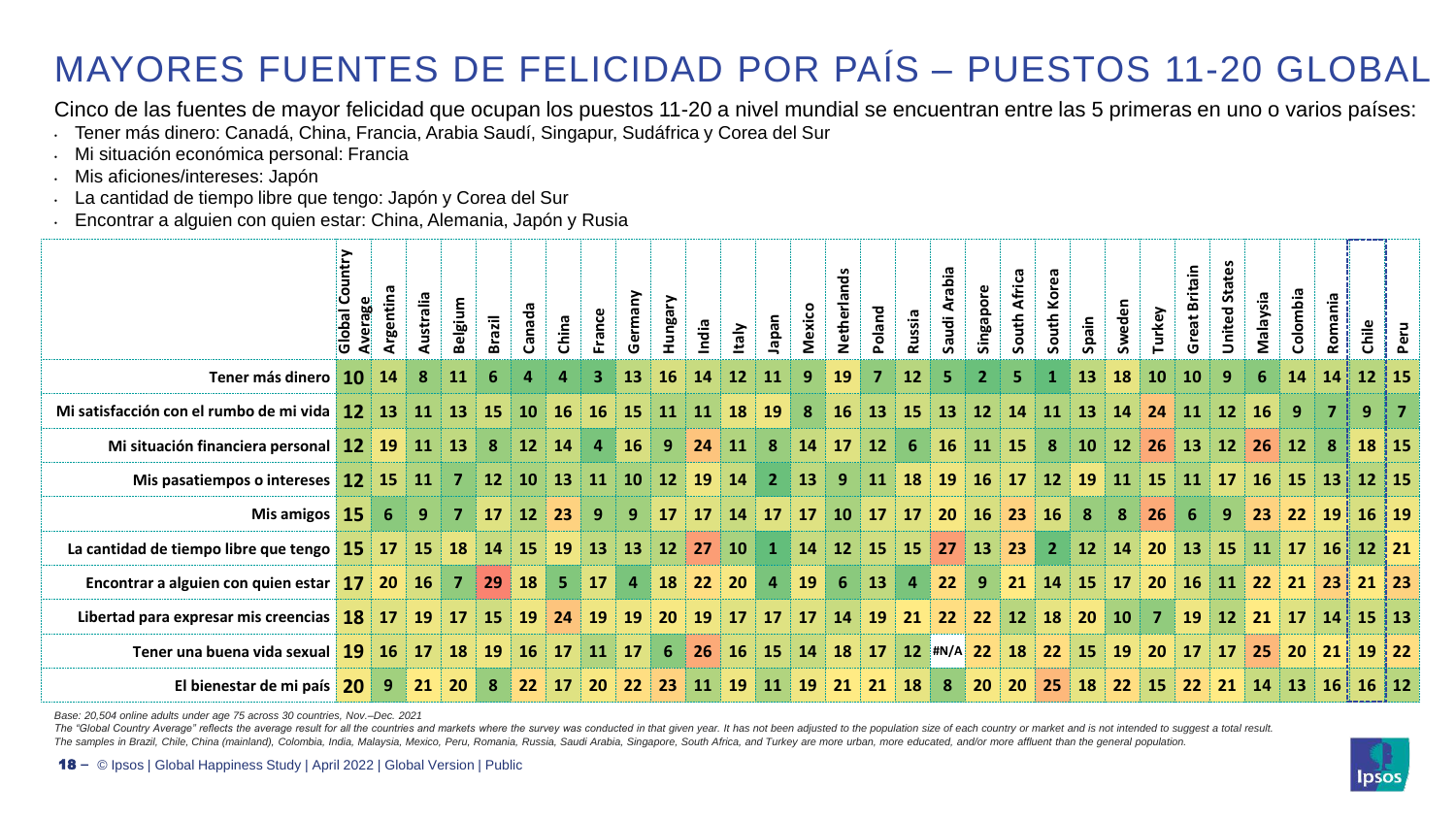#### MAYORES FUENTES DE FELICIDAD POR PAÍS – PUESTOS 21-31 GLOBAL

Sólo tres fuentes de mayor felicidad, que ocupan los puestos 21-31 a nivel mundial, se encuentran entre las 5 primeras en cualquier país:

- Mi bienestar religioso/espiritual: Malasia y Arabia Saudí
- Ser reconocido como persona de éxito: India y Turquía
- El estado de la economía: Corea del Sur

|                                                                                                                                                                                                                                                                                                                                                                                                                                                                                                                                                                                                                                 | Global Country<br>Average | <b>Argentin</b> | Australia       | Belgium | <b>Brazil</b>      | <b>G</b><br>Canad <sub>i</sub> | China           | France             | Germany   | ≿<br>Hungar | India          | <b>Vieh</b> | neder | Mexico | <b>S</b><br>70<br>Netherlan | <b>Poland</b> | Russia | Saudi Arabia | Singapore | South Africa | South Korea    | Spain | Sweden    | Turkey    | <b>Britain</b><br>Great | <b>States</b><br>United: | Malaysia        | Colombia     | εiη<br>Roma | Chile | Peru         |
|---------------------------------------------------------------------------------------------------------------------------------------------------------------------------------------------------------------------------------------------------------------------------------------------------------------------------------------------------------------------------------------------------------------------------------------------------------------------------------------------------------------------------------------------------------------------------------------------------------------------------------|---------------------------|-----------------|-----------------|---------|--------------------|--------------------------------|-----------------|--------------------|-----------|-------------|----------------|-------------|-------|--------|-----------------------------|---------------|--------|--------------|-----------|--------------|----------------|-------|-----------|-----------|-------------------------|--------------------------|-----------------|--------------|-------------|-------|--------------|
| Ser perdonado por algo que he hecho 21                                                                                                                                                                                                                                                                                                                                                                                                                                                                                                                                                                                          |                           | 23              | 20 <sub>2</sub> | 20      | 24                 | 20                             | 26              | 26                 | <b>19</b> | 24          | 19             | 23          | 25    | 26     | 20                          | 25            | 23     | 20           | 18        | <b>15</b>    | 23             | 22    | 24        | 17        | 20                      | 21                       | 8               | 22           | 23          | 22    | 20           |
| Mi bienestar religioso o espiritual $21$                                                                                                                                                                                                                                                                                                                                                                                                                                                                                                                                                                                        |                           | 28              | 23 <sub>2</sub> | 29      | 8                  | 24                             | 28              | 27                 | 27        | 29          | 13             | 23          | 22    | 24     | 27                          | 24            | 26     | $\mathbf{1}$ | <b>18</b> | <b>10</b>    | 23             | 29    | 26        | <b>10</b> | 26                      | 17                       | 1               | <b>15</b>    | <b>26</b>   | 25    | <b>18</b>    |
| Ser reconocido como una persona de éxito   23   22                                                                                                                                                                                                                                                                                                                                                                                                                                                                                                                                                                              |                           |                 | 26              | 24      | <b>26</b>          | 21                             | 21              | 23                 | 25        | 22          | 5 <sub>1</sub> | 29          | 26    | 22     | 25                          | 25            | 26     | <b>13</b>    | 24        | 22           | <b>18</b>      | 25    | 26        | 5.        | 24                      | 25                       | 23              | 22           | 29          | 22    | 13           |
| Mi acceso a actividades de ocio y deportes $\begin{array}{ c c c }\n\hline\n23 & 20 & 24 \\ \hline\n\end{array}$                                                                                                                                                                                                                                                                                                                                                                                                                                                                                                                |                           |                 |                 |         | $22 \overline{27}$ | <b>26</b>                      |                 | $22$ 21            | 23        | 27          | 24             | 23          |       |        | 15 22 21                    | 21            | 29     | <b>18</b>    | 28        | $\sqrt{27}$  | 26             | 21    | 23        | <b>18</b> | 21                      | 27                       | 26              | <b>17</b>    | 28          | 19    | <b>25</b>    |
| Perdonar a alguien por algo $25$ 25 22 27 22 23                                                                                                                                                                                                                                                                                                                                                                                                                                                                                                                                                                                 |                           |                 |                 |         |                    |                                | 27              | 29                 |           | $21$ 21 17  |                | 23          |       |        | 27 21 23                    | 25            |        | $23 \mid 25$ | <b>20</b> | 18           | <b>26</b>      | 24    | 24        | 25        | $\vert$ 24 $\vert$      | 23 <sup>°</sup>          | 16 <sup>1</sup> | $22 \mid 21$ |             | 26    | 24           |
| El estado de la economía 25 24                                                                                                                                                                                                                                                                                                                                                                                                                                                                                                                                                                                                  |                           |                 | 27              | 29      | 23                 | 24                             | 10 <sup>°</sup> | $\vert$ 22 $\vert$ | 27        | 25          | 27             | 21          | 24    | 25     | 29                          | 25            | 20     | 25           | 25        | 27           | 5 <sub>1</sub> | 23    | <b>20</b> |           | 30 29                   | 27                       | 28              | 22           | <b>18</b>   | 22    | 25           |
| Mis posesiones materiales (p. ej., $27$<br>computadora, artículos de moda, coche)                                                                                                                                                                                                                                                                                                                                                                                                                                                                                                                                               |                           | 29              | 27              | 22      | 27                 | 28                             | <b>20</b>       | 23                 | 24        | 27          | 23             | 21          | 19    | 28     | <b>26</b>                   | 21            | 22     | 24           | 25        | $\sqrt{27}$  | 21             | 26    | 28        | <b>20</b> | 29                      | <b>27</b>                | 14              | 30           | <b>26</b>   |       | 30 30        |
| La cantidad de tiempo o dinero que<br>destino a caridad o a ayudar a los demás                                                                                                                                                                                                                                                                                                                                                                                                                                                                                                                                                  |                           | 29              | 29              | 27      | 25                 | 28                             | 25              | 30                 | 27        | 25          | 14             | 27          | 27    | 27     | 27                          | 29            | 25     | 12 25        |           | $\vert$ 25   | 28             | 28    | 28        | <b>18</b> | 27                      | 26                       | <b>16</b>       | 27           | 23          | 29    | -27          |
| Nuevo liderazgo político en mi país 29                                                                                                                                                                                                                                                                                                                                                                                                                                                                                                                                                                                          |                           | 25              | 25              | 24      | <b>20</b>          |                                | 27 #N/A 23      |                    | 25        | 19          | 29             | 28          | 29    | 30     | 23                          | <b>20</b>     |        | 26 #N/A 30   |           | 26           | 29             | 26    | <b>20</b> | 28        | 22                      | 24                       | 30              | 29           | <b>20</b>   | 27    | 28           |
| Mudarme a otro país 30                                                                                                                                                                                                                                                                                                                                                                                                                                                                                                                                                                                                          |                           | 27              | 30              | 26      | 30                 | 30                             | 30              | 27                 | 30        | 30          | 30             | 30          | 31    | 29     | 30                          | 31            | 30     | 28           | 29        | 30           | 29             | 31    | 28        | 29        | 27                      | 30                       | 31              | 28           | 30          | 28    | 29           |
| Tiempo dedicado a las redes sociales 31 31                                                                                                                                                                                                                                                                                                                                                                                                                                                                                                                                                                                      |                           |                 | 30              | 31      | 31                 | 31                             | 29              | 31                 | 30        | 31          | 31             | 31          | 29    | 31     | 31                          | 30            | 31     | 29           | 31        | 31           | 31             | 30    | 31        | 31        | 31                      | 31                       | 29              | 31           | 31          |       | $31 \mid 31$ |
| Base: 20,504 online adults under age 75 across 30 countries, Nov.-Dec. 2021<br>The "Global Country Average" reflects the average result for all the countries and markets where the survey was conducted in that given year. It has not been adjusted to the population size of each country or market and is<br>The samples in Brazil, Chile, China (mainland), Colombia, India, Malaysia, Mexico, Peru, Romania, Russia, Saudi Arabia, Singapore, South Africa, and Turkey are more urban, more educated, and/or more affluent than the gener<br>19 - © Ipsos   Global Happiness Study   April 2022   Global Version   Public |                           |                 |                 |         |                    |                                |                 |                    |           |             |                |             |       |        |                             |               |        |              |           |              |                |       |           |           |                         |                          |                 |              |             |       |              |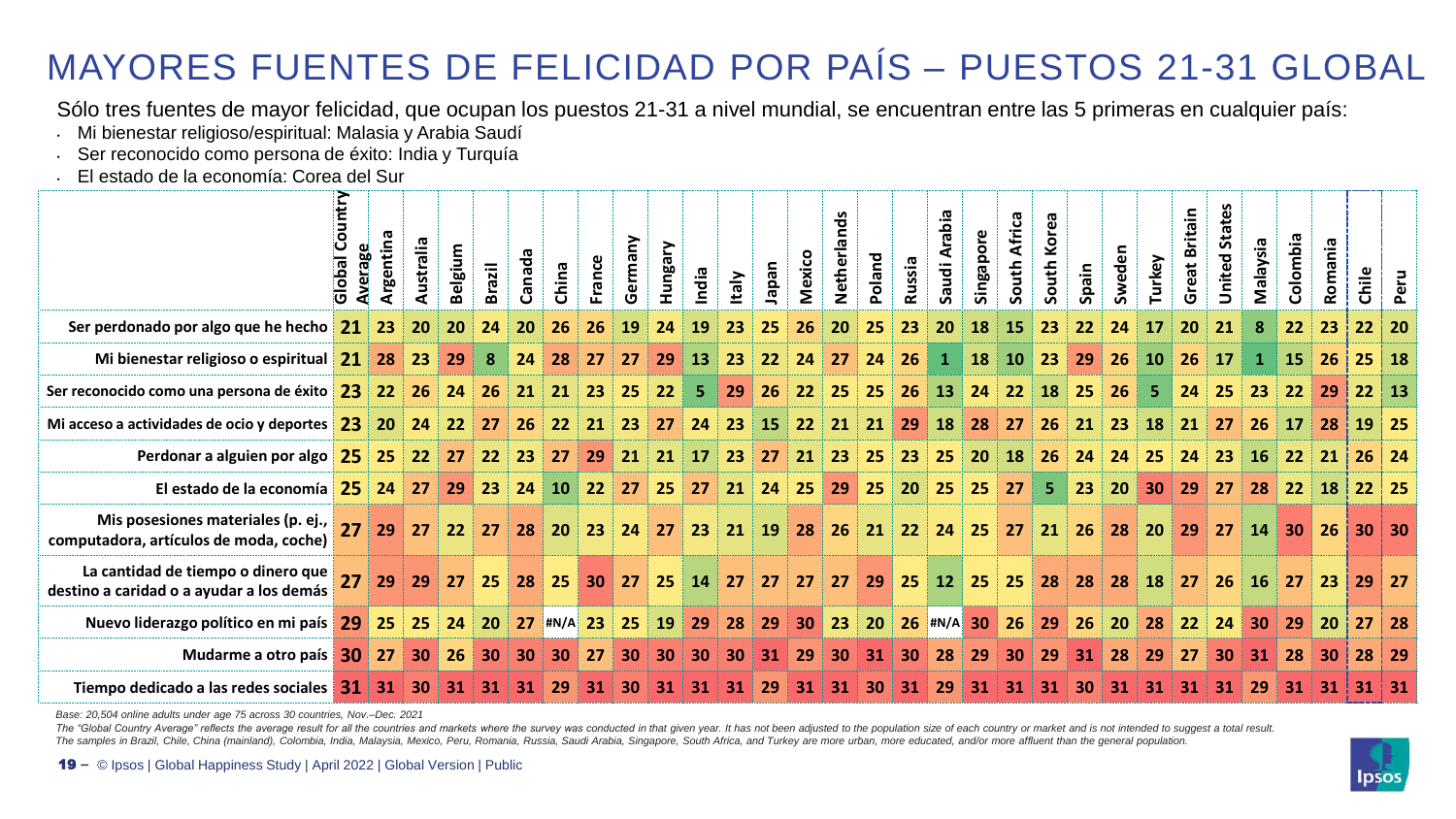Estos son los resultados de una encuesta de Ipsos en 30 países realizada del 19 de noviembre al 3 de diciembre de 2021, entre 20 504 adultos de 18 a 74 años en los Estados Unidos, Canadá, Malasia, Sudáfrica y Turquía, 21 a 74 en Singapur y 16 -74 en otros 24 países, a través de la plataforma de encuestas en línea Global Advisor de Ipsos.

La muestra de cada país consta de más de 1000 personas en Australia, Brasil, Canadá, China (continente), Francia, Alemania, Gran Bretaña, Italia, Japón, España y los Estados Unidos, y más de 500 personas en Argentina, Bélgica, Chile, Colombia , Hungría, India, Malasia, México, Países Bajos, Perú, Polonia, Rusia, Arabia Saudita, Singapur, Sudáfrica, Corea del Sur, Suecia y Turquía.

Las muestras de Argentina, Australia, Bélgica, Canadá, Francia, Alemania, Gran Bretaña, Hungría, Italia, Japón, Países Bajos, Polonia, Corea del Sur, España, Suecia, Suiza y Estados Unidos pueden tomarse como representativas de estos países. ' Población general adulta menor de 75 años.

Las muestras en Brasil, Chile, China (continental), Colombia, India, Malasia, México, Perú, Rumania, Rusia, Arabia Saudita, Singapur, Sudáfrica y Turquía son más urbanas, más educadas y/o más ricas que las población general. Los resultados de la encuesta para estos mercados deben verse como un reflejo de las opiniones del segmento más "conectado" de su población.

**Metodología** También se realizaron oleadas de trabajo de campo anteriores en la plataforma de encuestas en línea Global Advisor de Ipsos. La ola de agosto de 2020 se llevó a cabo del 24 de julio al 7 de agosto de 2020 entre 19 516 adultos en 27 países. La ola de junio de 2019 se llevó a cabo del 24 de mayo al 7 de junio de 2019 entre 20 327 adultos en 28 países. La ola de febrero de 2018 se llevó a cabo del 26 de enero al 9 de febrero de 2018 entre 19 428 adultos en 27 países. La ola de marzo de 2017 se llevó a cabo del 17 de febrero al 3 de marzo de 2017 entre 18 523 adultos en 26 países. La ola de mayo de 2013 se llevó a cabo del 7 al 21 de mayo de 2013 entre 18 513 adultos en 25 países. La ola de diciembre de 2011 se llevó a cabo del 6 al 19 de diciembre de 2011 entre 21 245 adultos en 24 países.

> Los datos se ponderan para que la composición de la muestra de cada mercado refleje mejor el perfil demográfico de la población adulta según los datos del censo más reciente.

> El Promedio Global refleja el resultado promedio de todos los países y mercados donde se realizó la encuesta ese año. No se ha ajustado al tamaño de la población de cada país o mercado y no pretende sugerir un resultado total.

> Cuando los resultados no suman 100 o la "diferencia" parece ser +/- 1 más/menos que el real, esto puede deberse al redondeo, las respuestas múltiples o la exclusión de las respuestas que no sabe o no declaradas.

La precisión de las encuestas en línea de Ipsos se calcula utilizando un intervalo de credibilidad con una encuesta de 1000 con una precisión de +/- 3,5 puntos porcentuales y de 500 con una precisión de +/- 4,8 puntos porcentuales. Para obtener más información sobre el uso de los intervalos de credibilidad de Ipsos, visite el sitio web de Ipsos.

La publicación de estos hallazgos cumple con las normas y reglamentos locales.

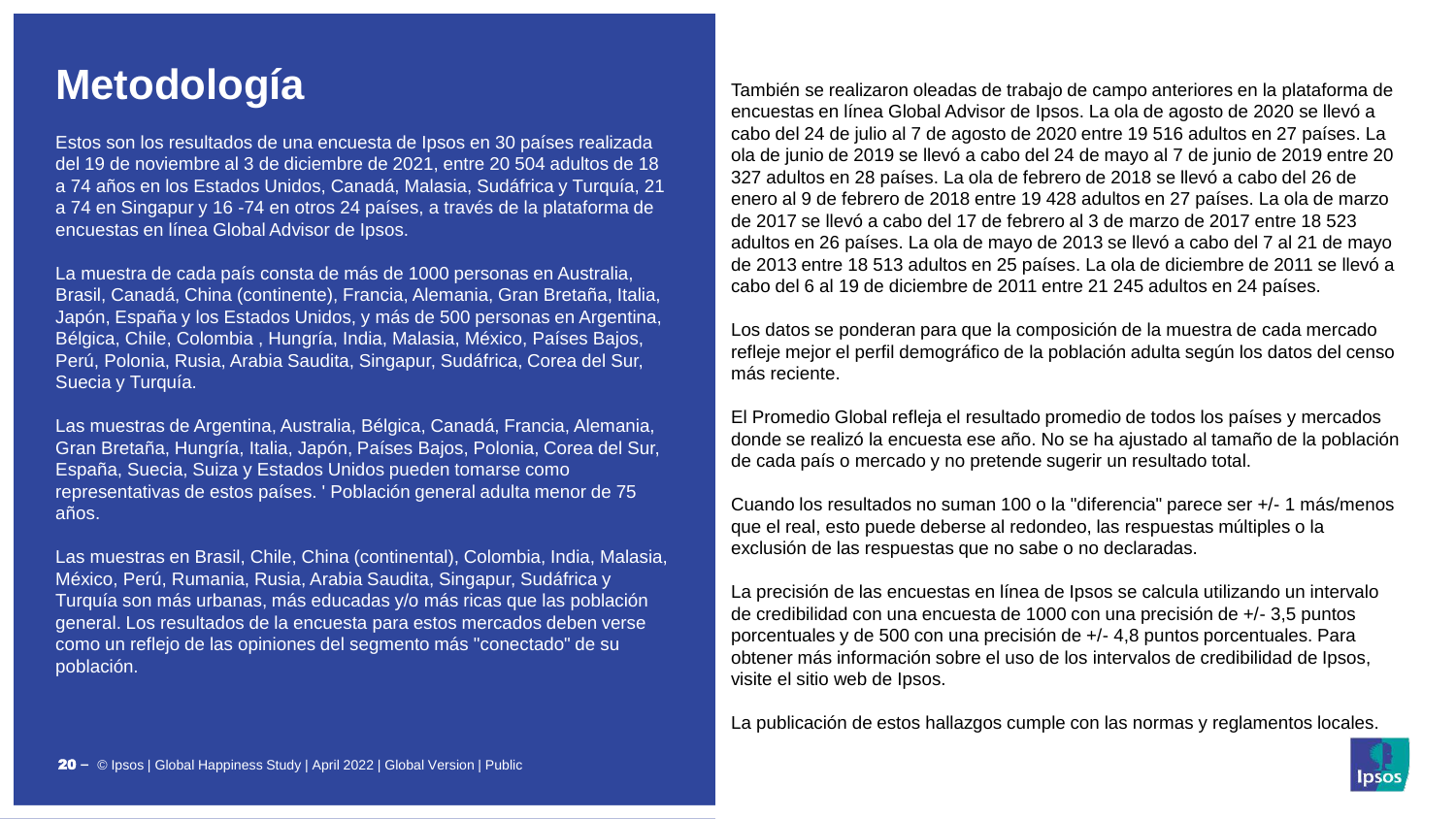#### **SOBRE IPSOS**

Ipsos es la tercera empresa de investigación de mercado más grande del mundo, presente en 90 mercados y empleando a más de 18.000 personas.

Nuestros profesionales de la investigación, analistas y científicos han desarrollado capacidades multiespecialistas únicas que brindan información valiosa sobre las acciones, opiniones y motivaciones de los ciudadanos, consumidores, pacientes, clientes o empleados. Nuestras 75 soluciones comerciales se basan en datos primarios provenientes de nuestras encuestas, monitoreo de redes sociales y técnicas cualitativas o de observación.

"Game Changers", nuestro eslogan, resume nuestra ambición de ayudar a nuestros 5000 clientes a navegar más fácilmente en nuestro mundo profundamente cambiante.

Fundada en Francia en 1975, Ipsos cotiza en Euronext Paris desde el 1 de julio de 1999. La empresa forma parte de los índices SBF 120 y Mid-60 y es elegible para el Servicio de Liquidación Diferida (SRD). Código ISIN FR0000073298, Reuters ISOS.PA, Bloomberg IPS:FP**www.ipsos.com**

#### **GAME CHANGERS**

En nuestro mundo de cambios rápidos, la necesidad de información confiable para tomar decisiones seguras nunca ha sido tan grande.

En Ipsos creemos que nuestros clientes necesitan más que un proveedor de datos, necesitan un socio que pueda producir información precisa y relevante y convertirla en verdad procesable.

Esta es la razón por la cual nuestros expertos apasionadamente curiosos no solo brindan la medición más precisa, sino que también la moldean para proporcionar una verdadera comprensión de la sociedad, los mercados y las personas.

Para ello utilizamos lo mejor de la ciencia, la tecnología y los conocimientos técnicos y aplicamos los principios de seguridad, simplicidad, velocidad y sustancia a todo lo que hacemos.

Para que nuestros clientes puedan actuar más rápido, más inteligente y más audaz.

En última instancia, el éxito se reduce a una simple verdad: **Actúas mejor cuando estás seguro.**